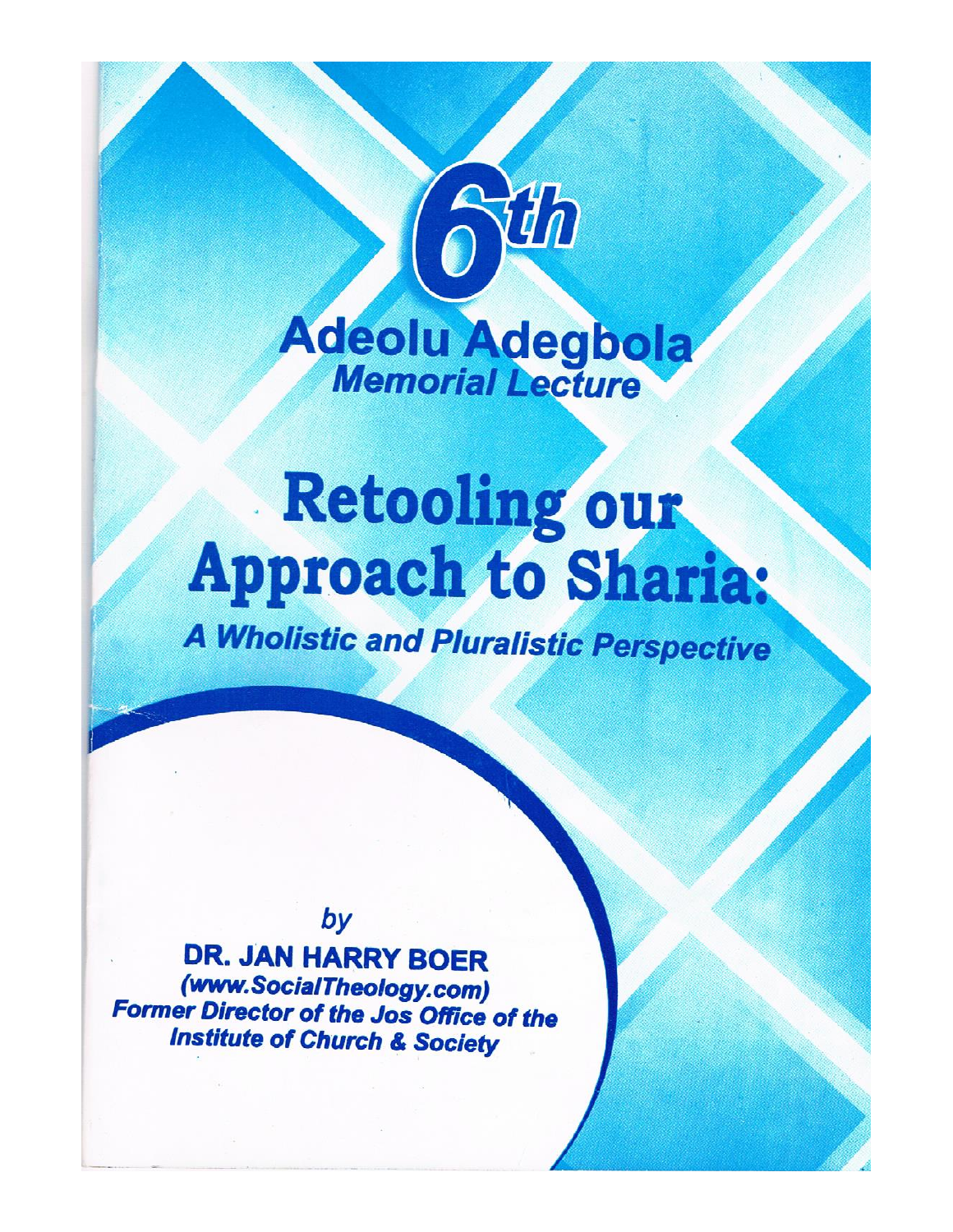## **Retooling our Approach to Sharia:**

## **A Wholistic and Pluralistic Perspective**

By Dr. Jan H. Boer (www.SocialTheology.com)

Former Director of the Jos Office of the

Institute of Church & Society

Being the 2011 Edition of

The Annual Adeolu Adegbola Memorial Lecture Series

Delivered on

May 11, 2011

At

The Institute of Church & Society

Ibadan, Nigeria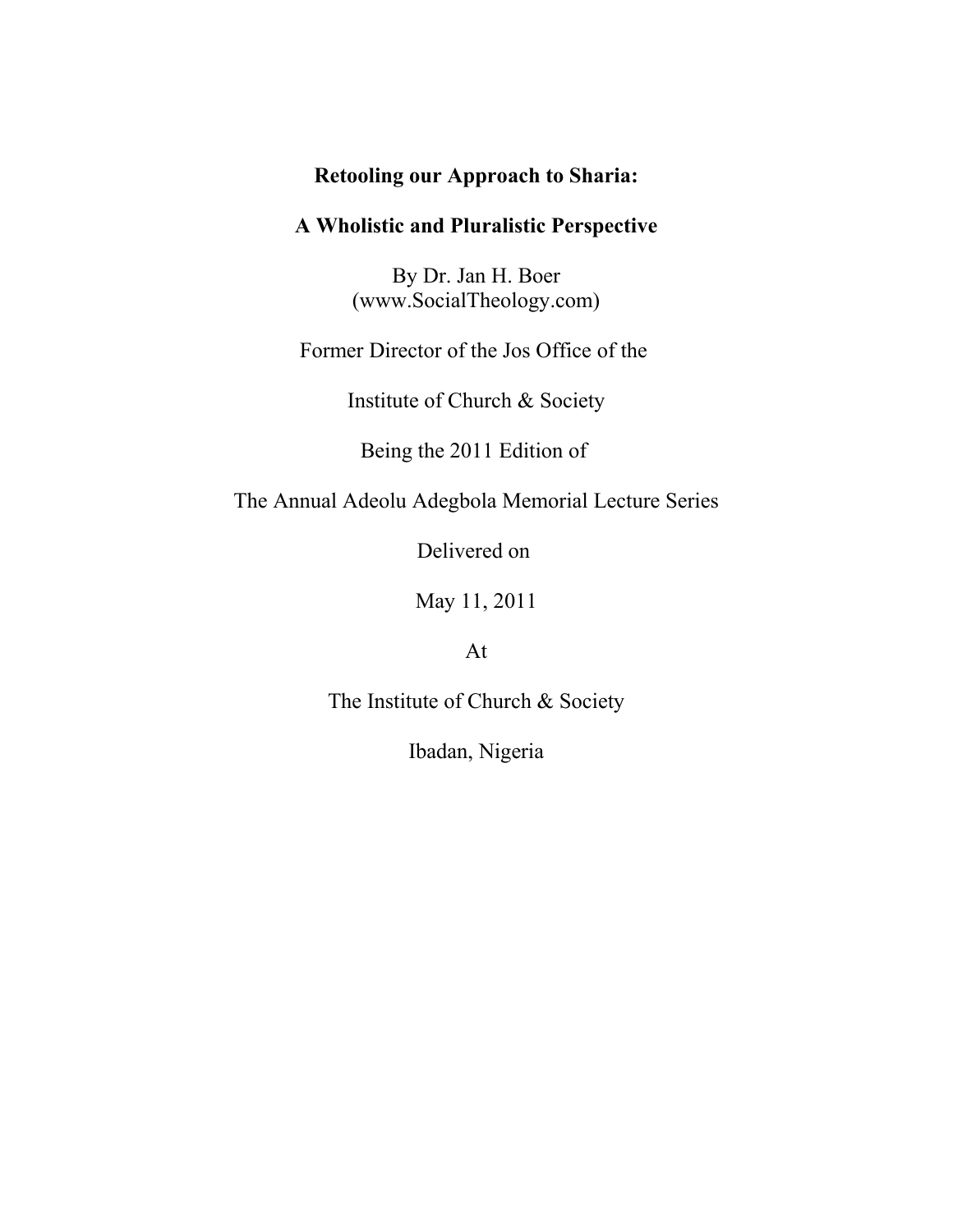*Religious groups should together search for a more adequate basis for their contribution to national development, should jointly bring their religious perspective of social concern to bear on development plans, and should cooperate to promote the spirit of selfless service and loyalty to God in the citizenry.* 

 *E. A. Adeolu Adegbola, 1977*

#### *Introduction*

**The late Bishop Adeolu Adegbola was a man with wide-ranging interests and sympathies. The fact that this annual series of lectures normally focuses on development and poverty reduction is reflective of one of his major preoccupations. For reasons I will not take time to explain, this lecture has a different focus, namely the issue of how we handle the sharia challenge. This, too, was one of his strong concerns. In fact, the above quotation embraces both of these interests. He was running the ICS ship at the time of the first Constituent Assembly in 1977 and was involved in some conferences on the topic in the course of which he produced a number of position papers.** 

**Though the sharia issue appears to have died down, a perusal of the internet indicates that the issue is still ongoing and causing headlines right up into 2011.[1](#page-2-0) The fizzle or sizzle issue has not yet been decided in spite of President Obasanjo's alleged early prediction[2](#page-2-1) and Haruna Dandaura's declaration.[3](#page-2-2) Philip Ostien, an American researching the entire sharia scene since its beginning in the 1970s, reported in 2008/2009,**

**As to whether sharia has fizzled out: well, all the new sharia-related laws are still there, and they are being amended, supplemented, etc. from time to time. The institutions…are there and are being operated. There are a whole lot of fairly serious-minded people in charge of these institutions doing their best to make them work. Yes: there are serious problems with the sharia programme in some states (not Zamfara); in others it is going forward.**

## **After Ostien returned from another extensive field trip to Nigeria early 2011, he wrote:**

<span id="page-2-0"></span><sup>&</sup>lt;sup>1</sup>It is in 2011 that the sharia is said to be creeping into the Central Bank of Nigeria.

<sup>&</sup>lt;<//creepingsharia.wordpress.com/2011/01/24/sharia-creeps-into-nigerian-central-bank/ > and other sites.

<span id="page-2-1"></span><sup>2</sup> J. Boer, 2008, pp. 208, 365.

<span id="page-2-2"></span><sup>3</sup>Conversation with Dandaura, Feb/2005. J. Boer, 2008, p. 95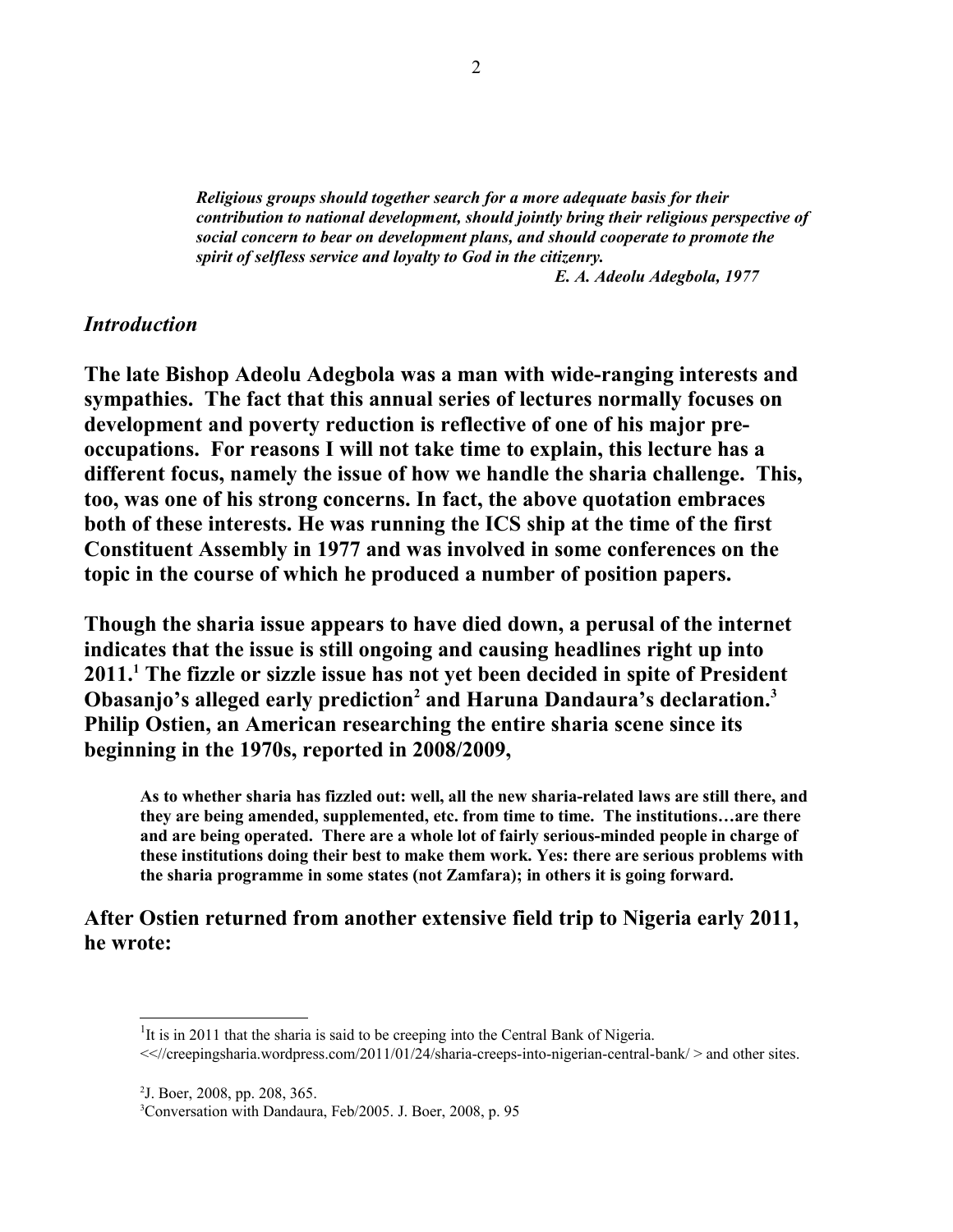**Application of the harsher aspects of Islamic criminal law is pretty much in abeyance. But the Sharia Penal and Criminal Procedure Codes are still in place and are still being applied in the Sharia Courts, and all of the other "ulama agencies" established in the course of sharia implementation are still there and functioning. [4](#page-3-0)**

**As late as 2009, some state government officials said they are doing their best and insisted there can be no turning back from Islamic law, though they concede that a full sharia state in multi-faith Nigeria is impossible.[5](#page-3-1)**

**I wager that the Nigerian Muslim community, especially in the core North, will bring it up again until some** *compromise solution* **is achieved to** *the partial satisfaction of both religions.* **So the issue continues to simmer below the surface and groups of Muslims, both fundamentalists and more moderate ones, are right now planning the next phase of the struggle.[6](#page-3-2) Hence, it is important that we address the issue before it leads to further violence--and to further under-development and poverty, especially in the North.** 

## *Requisite Attitudinal Pillars*

**This lecture is about exploring a more Christian approach on our part to the sharia challenge. All too many Christians would interpret that as a spirited defence of all things Christian and rejecting all things Muslim, especially sharia. All too often it means to shut our eyes and ears to our Muslim neighbours, interpret all they do and say negatively. It often means a onesided enterprise that seeks only to shoot holes in Muslim arguments and fails to recognize any truth on their part while recognizing no problems on our side. It means to simply oppose them.** *Punkt.**Shi ke nan.*

**Now we are here in Ibadan, in an important Yoruba centre. Attitudes here, I understand, tend to be more congenial than the sharper antithetical attitudes of both religions in the North. It is possible that your situation here is a little softer, a little more pliable than up North. The religions are more mixed up with each other here in the same families and in more regular and close contact with each other. This may give you an advantage of giving Muslims a**

<span id="page-3-0"></span><sup>4</sup>P. Ostien correspondence with Boer, 24 Mar/2008 and 22Feb/2011. J. Boer, 2009, pp. 401-402. I herewith alert you to two forthcoming articles by Ostien and Abdul-Fatah Kola Makinde that should be of interest to this audience: "Legal Pluralism in Colonial Lagos: The 1894 Petition of the Lagos Muslims to Their British Colonial Masters" and "The Independent Sharia Panel of Lagos State."

<span id="page-3-2"></span><span id="page-3-1"></span><sup>5</sup>K. Brulliard, "In Nigeria, Sharia Fails to Deliver." *Washington Post Foreign Service,* 12 Aug/2009. 6 J. Boer, 2009, p. 418.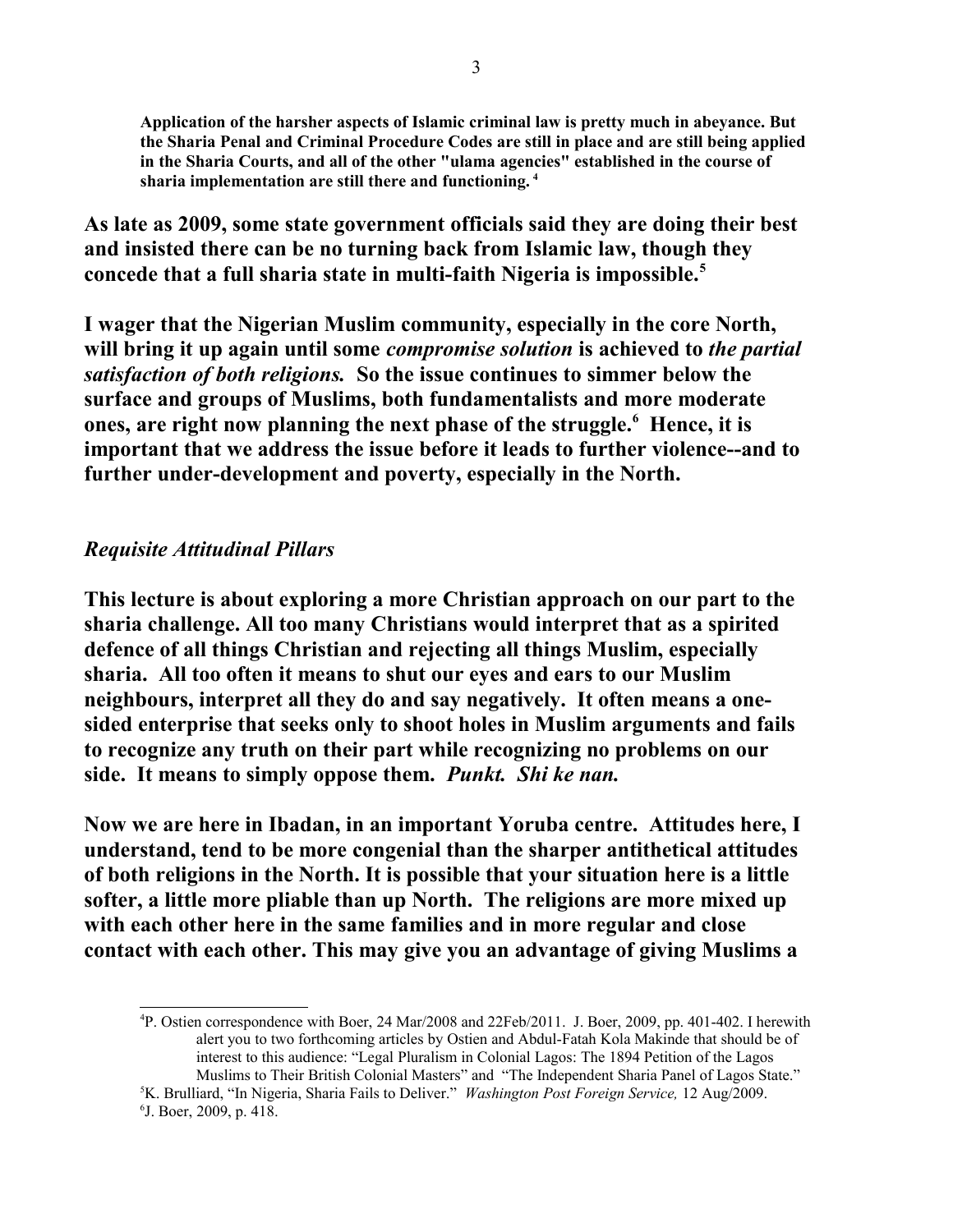**greater and sympathetic ear and may help you lead Nigeria in the quest for a** *national compromise***.** 

**To my mind, "Christian approach" means an approach based on Biblical and Christian ethical ways of relating to people. It includes love and respect for each other, even if that stretches us beyond our normal limits. It means fairness for** *both* **sides, multilateral over against unilateral. In folk language this is translated as "What's good for the goose is good for the gander." Looking for a** *compromise solution* **that is good for both goose and gander. "Christian approach" means the application of the golden rule, "Do unto others…." And then there is Christ's aphorism to pluck the beam out of your own eye before you pluck the splinter from your neighbour's. This means to recognize your own faults, sins, shortcomings and your own contribution to the problem at hand. As idealistic and naïve as these attitudes may sound, they are also the only** *practical* **avenue towards the goal of** *reasonable national détente***, an indispensable component for the struggle to come to a conclusion. And all of this means we must take into serious consideration the Muslim complaints as well as recognize and admit to our own contributions to the problems.** 

**So, ladies and gentlemen, with all protocol observed, herewith then my proposals for retooling our Christian approach to sharia, for rethinking the basis of our arguments against the sharia, for sharpening them, for making them more responsible and effective, for taking seriously the wholistic nature of the Christian religion and for seriously applying the modern concept of pluralism that both Christians and Muslims claim to espouse but find difficult to put into practice.[7](#page-4-0)**

## *THE REGNANT PERSPECTIVE OF DUALISM*

**Just a few paragraphs further down, I will be introducing you to a wholistic vision of our Christian faith, of the Bible and, indeed, of religion in general, that most of us may not be familiar with. However, there is another sharply**

<span id="page-4-0"></span><sup>7</sup> I should here make it clear that, unless otherwise indicated, when I refer to Christians and Muslims, it is specifically Nigerians I am referring to, not some wider world communities. I am talking about home, about right here, our own country. Though I have left Nigeria 15 years ago, after living here for 30 years, including three months in Ibadan, more so now that my son, born and raised in Jos, and his family live among you, I assure you that not a day goes by that I do not think of Nigeria and certainly not a week during which I do not pray for her. It remains a kind of home for me and so I feel free to use pronouns like "we," "us," "our" and "ours." I have spent more time here than anywhere else. This is where I matured.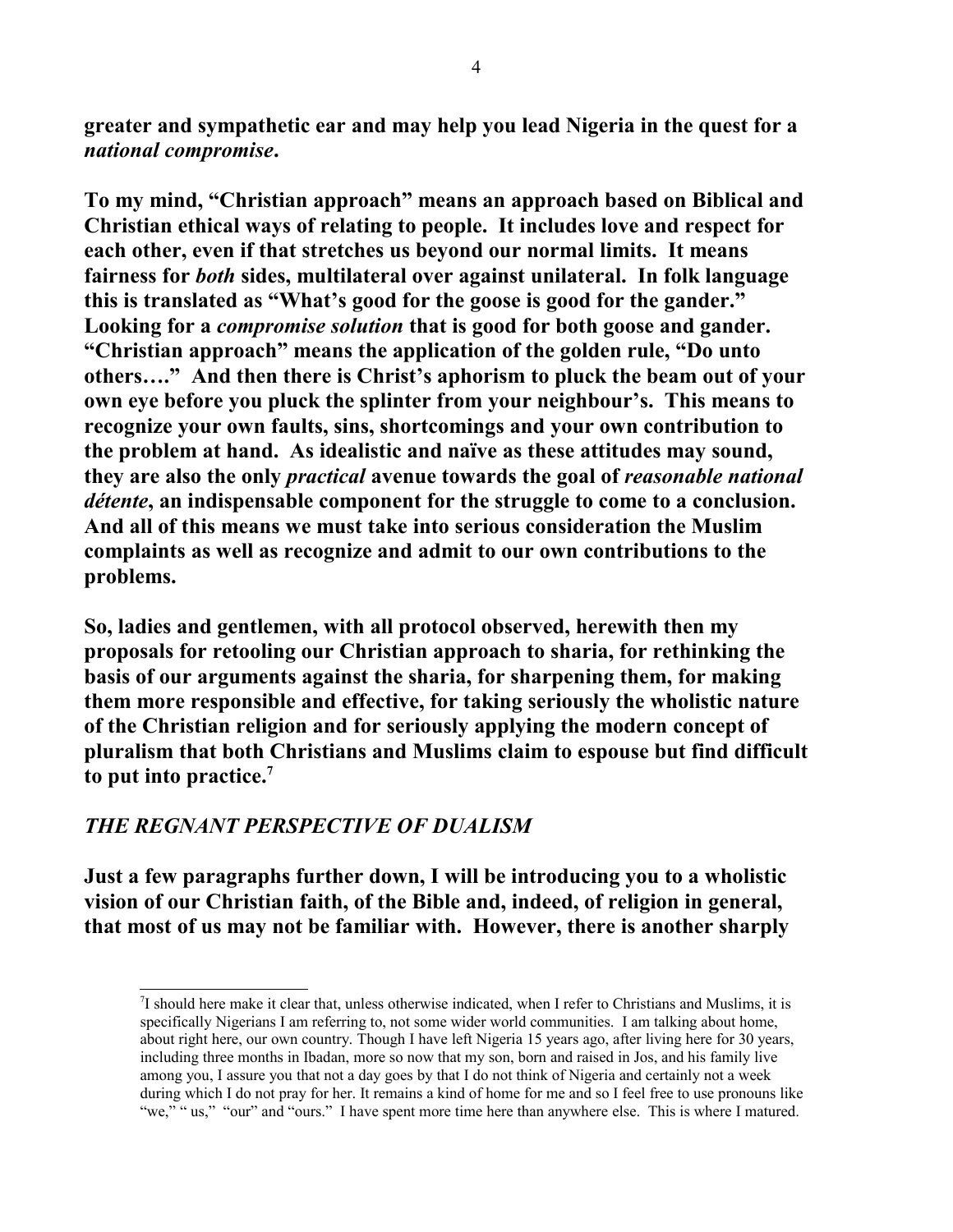**contrasting vision prevailing among us that we have inherited from our missionary forebears that I need to identify first. It goes by the name of "***dualism* **" and is the direct and major child of** *secularism***. Diagrammatically, it looks like this:**

| <b>Sacred</b>  | Higher | Grace | Divine<br>Revelation               | <b>Spiritual</b> | Soul        | Theology Church  | <b>Clergy</b> |
|----------------|--------|-------|------------------------------------|------------------|-------------|------------------|---------------|
| <b>Secular</b> | Lower  |       | Nature Autonomous<br><b>Reason</b> | <b>Material</b>  | <b>Body</b> | Philosophy World | Laitv         |

**This is a diagramme of the traditional secular worldview prevalent in the West, largely adopted by the Christian churches and its missionaries. Colonialism and missionaries imported it to Nigeria.[8](#page-5-0) In short, the world is divided into two realms. The material above the line represents the spiritual or the religious. It is separated by a line from the affairs of the world. The counterpart of the religious sacred (above) is the secular (below); divine revelation has its lower counterpart in autonomous human reason. So, the spiritual is separated from the world of the material. You do theology in the church on basis of divine revelation, while its counterpart in the world is philosophy conducted on basis of human autonomous reason that does not need any input from divine revelation. This scheme reduces religion to a small part of reality; it reduces the scope of revelation only to religious and spiritual affairs. All of reality divided into two. The realm in which we all share as equals in an objective and rational way is the secular realm, the one below the line. That is the** *common* **world; the other, above the line, is a special world that is subjective, non-rational, private, churchy. That is why the secular British imposed** *common* **law on us, meant for everyone. Religion and politics do not go together, for they are on different levels. You don't need the Bible in politics; only human reason.** 

**This is the** *unconscious* **worldview which most of us Christians espouse, inherited from colonialism and missionaries. It is so common among us that we are hardly aware of its existence. This is the scheme on which we base most of our anti-sharia arguments. You see, it means that with religion above the line and things like politics below the line, the two shall never meet or,** *should***,**

<span id="page-5-0"></span><sup>8</sup> J. Boer, 2006, chapter 5. Here I explain the origin of this scheme in detail as well as the dualism or schizophrenia it has unleashed in the church.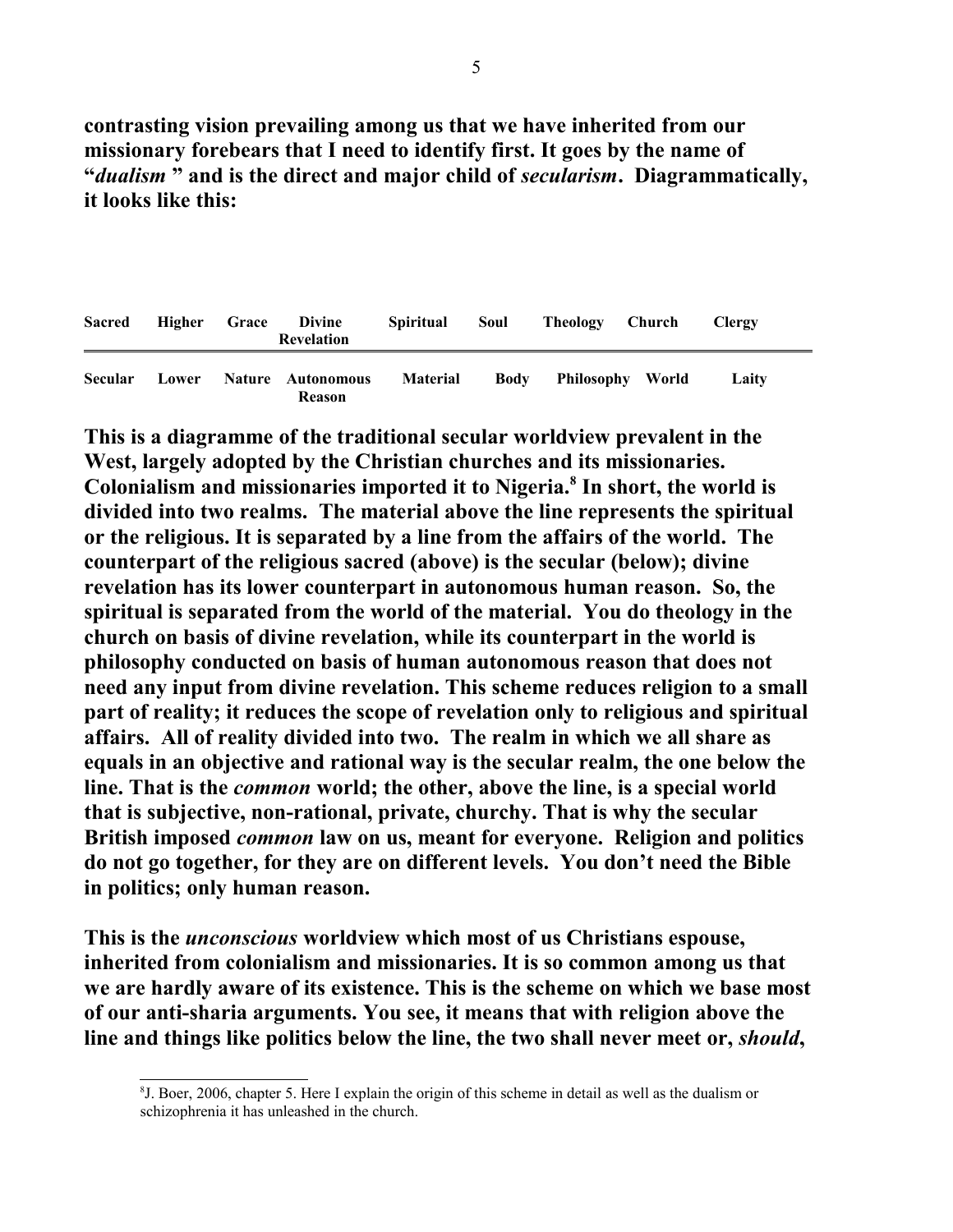**never meet, for they belong to different realms. When they do meet, we run into confusion and debase religion by bringing it down to the common. Unconscious adherence to this scheme almost** *forces* **us to reject sharia outright, for it mixes the unmixable, the sacred and the secular. That, by definition, is not permissible.** 

**Thus it is that by definition we resist sharia. We have no room for it in this dualistic scheme. We tend to insist on secular law. At an earlier stage of the sharia controversy, Northern Zone CAN insisted, "Secular law must remain the basis of the constitution. Christians will resist at whatever price the imposition of and introduction of any religion's law, such as sharia law, into our secular constitution."[9](#page-6-0) Lutheran crusader Wilson Sabiya felt that sharia causes confusion precisely because it combines law and religion. "Law is inherently distinct from religion."[10](#page-6-1)**

**The synod of the Church of Christ in Nigeria among the Tiv, more popularly known by its Tiv-language acronym** *NKST* **and member of the Fellowship of the Churches of Christ in Nigeria (TEKAN), stated that it is precisely the** *religious* **foundation of the sharia that makes it objectionable, "We are aware of the highly codified nature of the sharia law, but we still contend that this… does not make it non-religious, because these laws are still injunctions from the Koran and Islamic theology."[11](#page-6-2) In 1977, the year of the first Constituent Assembly, a consultation on the same subject held right here at the Institute of Church & Society, insisted similarly that a constitution should be religiously neutral and uphold only "the** *ordinary* **law of the land administered by the** *ordinary* **law courts."[12](#page-6-3) Allow me to reproduce my 1979 comments on this statement:**

**This law, according to the statement, is to be neither Christian nor Muslim, but to be based on "ordinary" notions, terminology identifying with the…Humanist idea of a general, natural and objective common sense shared by all men, based on sound reason quite apart from their religious commitments. Muslims not having experienced Western autonomous rationalism, have quickly pinpointed the problem, but Christians who are heirs to the tradition of dualism are found advocating a court system that must be divorced in principle from their highest source of authority, the Bible itself. We contend that the solution for Christians**

<span id="page-6-0"></span><sup>9</sup>B. Az-Zubair, 2002. Boer, 2005, p. 159.

<span id="page-6-1"></span><sup>10</sup> W. Sabiya, 25 Feb/78. J. Boer, 2008, p. 265.

<span id="page-6-2"></span><sup>11</sup> Quoted in J. Boer, 1979, p. 481. Also in J. Boer, 1984, p. 143.

<span id="page-6-3"></span> $12$  "Communique from a Consultation on Religious Pluralism and the Draft Constitution," 22-26 June/77 (Ibadan: ICS). Italics mine. I do not misinterpret by identifying the use of "ordinary" in this statement with the term "common" used in discussions of Common Law.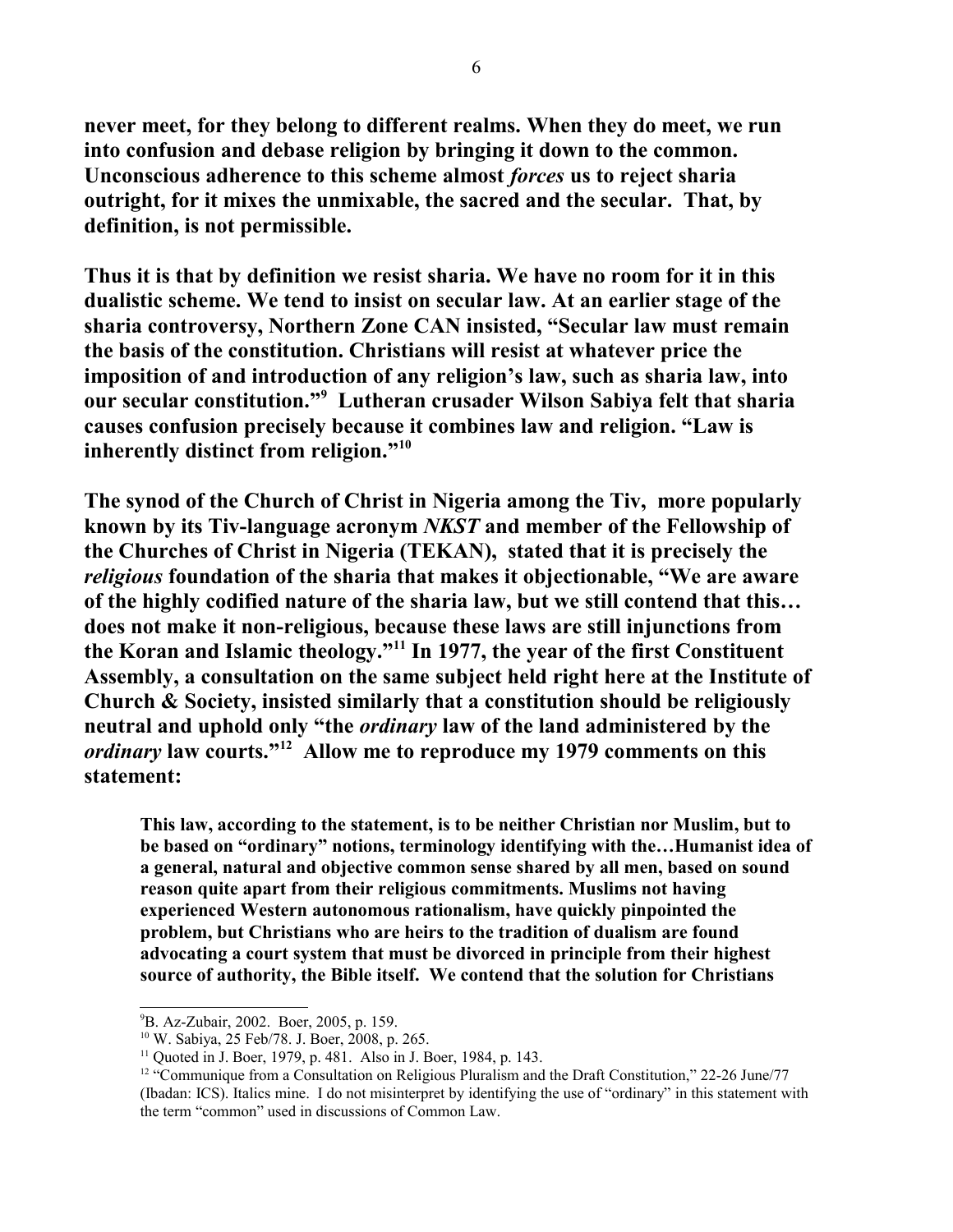**must be sought in a different direction, namely within the framework of Biblical thought.[13](#page-7-0)**

**The broader term for the perspective that has bequeathed us dualism is "secularism," a term Adeolu Adegbola appears to associate with "institutional atheism" and rejects it accordingly as not suitable for Nigeria. "Secularism is not the ideological option for Nigeria in this regard. No Government which treats this country as a secular State is going to be popular with the generality of the people."[14](#page-7-1) Simeon Ilesanmi, another son of the soil but operating out of the USA, defined secularism as "the doctrine of the personal…, irrelevance of religion," and immediately rejects it as inadequate for the Nigerian situation.[15](#page-7-2) Lamin Sanneh from Yale, born a Gambian Muslim and now an American Catholic, expresses himself similarly: The secular attitude towards religion as "a private individual matter has blunted our grasp of genuine religious pluralism," has led to the marginalization of religion and caused surprise "that Muslims show such little inclination to follow the secular path that it (the West) has confidently laid out."[16](#page-7-3)**

**Discussion of the definition(s) of "secularism" can take us far afield. Google the term and see where you land! I adduce two more descriptions of the term, representing the major meaning ascribed to it by** *Kuyperian* **writers. Harry Antonides, a Canadian, defines it as "the belief that man is autonomous, able to find his own way in the world when guided by reason and assisted by science and technology." Its "core meaning" includes the rejection of "belief in the transcendent God and in life beyond history, and replaces it with an exclusive focus on man and on life in this world." At its heart "is the conviction that man is his own lawgiver and that his power is therefore (at least in principle) unlimited." Another Kuyperian, Paul Marshall, famous for his studies on persecuted Christians and author of published reports also on northern Nigeria, defines secularists not as "people who reject religion per se, but people who regard religion solely as a private matter."[17](#page-7-4)**

**Muslims often describe secularism as a dualistic separation of religion from marketplace and government, an arrangement they tend to reject vigorously**

<span id="page-7-0"></span><sup>13</sup> J. Boer, 1979, p. 481.

<span id="page-7-1"></span><sup>14</sup> E. A. A. Adegbola, 1977.

<span id="page-7-2"></span><sup>15</sup> S. Ilesanmi, 1997, pp. 210-211.

<span id="page-7-3"></span><sup>16</sup> L. Sanneh, 1997, p. 222. Quoted in J. Boer, 2006, p. 146.

<span id="page-7-4"></span><sup>&</sup>lt;sup>17</sup>Quoted from various sources in J. Boer, 2006, p. 143. It is part of an expanded discussion on the subject —pp. 139-150.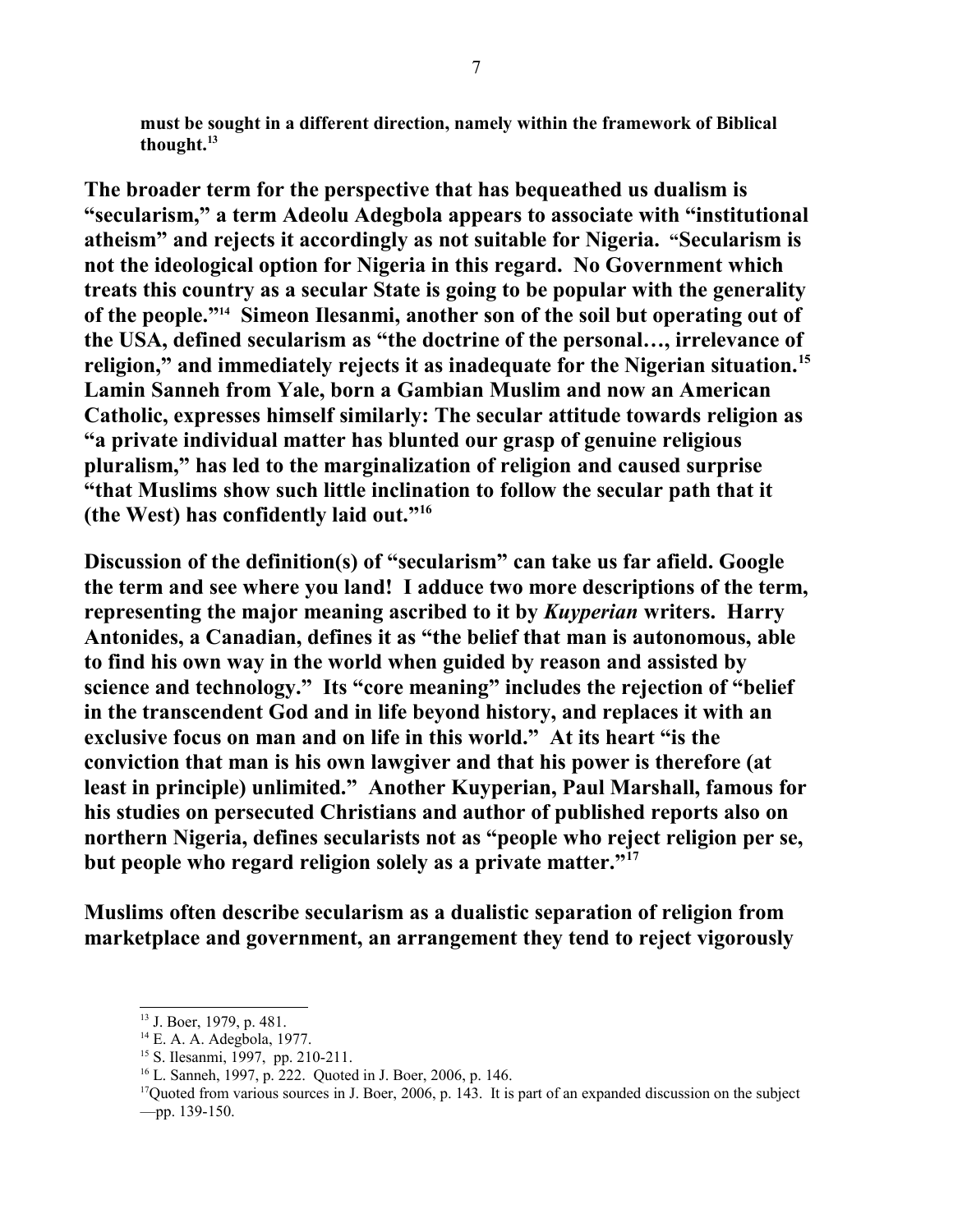**as a rejection of the core of Islam itself. In fact, the primary purpose of the state is to protect the faith, the very opposite of secularism.[18](#page-8-0)**

**I am going to offer you a simple five-point description of this secular dualistic perspective that has penetrated so much of Christianity, that underlies so much of our thinking and evokes such strong Muslim resistance and then move on to its antidote or cure.**

- **1. Reality is divided into the spheres of the material and the spiritual.**
- 2. **God is said to be more interested in the spiritual than the material. There is thus a hierarchical relationship between the two, with the spiritual having divine priority.**
- **3. One needs divine revelation, e.g., the Bible, to understand the spiritual world of the church, theology—all the stuff above that line. Here human reason is insufficient.**
- **4. For the affairs of the world, the stuff below the line, human reason is a sufficient source of information. No need for revelational assistance here.**
- 5. **Working in the spiritual area—above the line—is often called "the work of God," while working in the world is not really serious service to Him. Work above the line is "fulltime service;" below, at best half-time service.[19](#page-8-1)**

**It is this scheme that has led to the common practice of Christians to divorce religion from science, politics and economics—including law and sharia. It has deep historical roots in the development of Christianity that can be traced.[20](#page-8-2) And we know where this has led to in the case of many of our politicians and businessmen. The Nigerian church, especially its leaders, have become aware of this problem in our heritage, even though we cannot always exactly lay our finger on it. We are struggling to overcome it[21](#page-8-3) and I honour all efforts at doing so. However, habits of thought engendered by dualism do not die the moment we reject the principle. They take time to overcome. This lecture is intended to help us along in that process.** 

### *A Wholistic Perspective of Religion*

**I have just now used the term "Kuyperian." This is a new term for most of us in this country. However, among Christian theorists and social activists across much of the world it is becoming an increasingly recognized** *term* **not only, but also a** *force* **to be reckoned with in the search for alternative models for a Christian approach to the world that rejects the old dualistic secularism I**

<span id="page-8-0"></span><sup>18</sup>J. Boer, 2005, pp. 114-115, 165.

<span id="page-8-1"></span><sup>&</sup>lt;sup>19</sup> J. Boer, 1989, p.11.

<span id="page-8-2"></span> $2^{0}$ J. Boer, 1979, pp. 449-450; 2006, pp. 151-152.

<span id="page-8-3"></span><sup>&</sup>lt;sup>21</sup> Christian Association of Nigeria, Northern Zone, in a 1989 (?) publication, explained the origin and nature of the problem and the weakness it bequeathed to the church. It points directly to the failure of the missionary community to introduce a wholistic version of Christianity into Nigeria.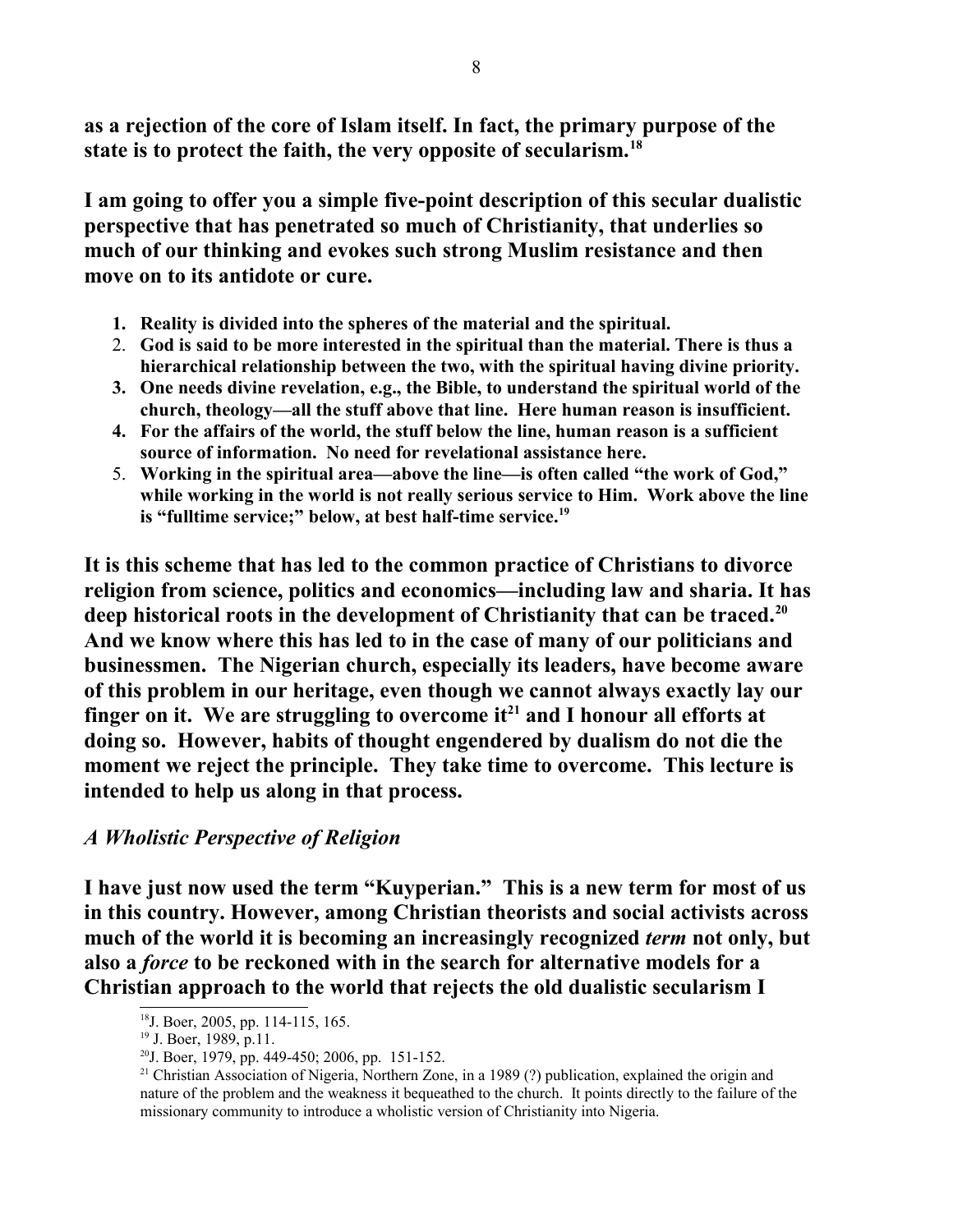**have described above. The word itself comes from the name of a Dutchman called Abraham Kuyper (1837-1920), whom I have introduced to the English speaking world in several publications, including my series on which this lecture is based.[22](#page-9-0)**

**Am I recommending the ideas of a totally unknown individual foreigner to Nigeria? Well, not exactly, but an entire international school of thought that has emerged from him. His ideas were seminal and have continued to develop among adherents to what is now a famous international school of Christian thought and action known as "Kuyperian"(-ism). I am only too aware of and appreciate Adegbola's warning about foreign models:** *"The Western European and American models do not help to solve our problem because our pluralism is not denominational but multi-religious pluralism. Lebanon, Sudan, the Philippines and other countries in similar situations have no answer for us because they have not yet solved the problem for themselves."[23](#page-9-1)* **However, in spite of that warning, Nigerian writers are never shy to search for support and models from the international community. I take heart from ECWA's Professor Yusufu Turaki, a former National Vice-President of CAN and scholar widely popular as an international speaker, who recommends the Kuyperian approach for Nigeria and Africa in general as exactly what the doctor ordered.[24](#page-9-2) I am not suggesting the importation of foreign models of organizing, but I** *am* **about to propose an alternative perspective with which to handle the sharia question, one that is, moreover, more than secular dualism in keeping with the three major traditions we have in Nigeria, namely the Biblical, the African Traditional and the Muslim and thus arguably more indigenous. It is a wholistic perspective of religion. Though new to you, it is more indigenous, more in tune with our culture than is the secular dualism many of us unreflectingly espouse.** 

**The dualistic scheme summarized above divides reality into the religious and secular and separates the two sharply. In contrast, I view religion not alongside other segments of culture as just another department of life, but regard it as** *underlying* **all other aspects or departments. Of course, there is that cultural segment known as church and mosque where religion is the**

<span id="page-9-0"></span><sup>&</sup>lt;sup>22</sup> A Kuyper & J. Boer, 2010. For a larger but incomplete list of English publications on the subject, turn to my website [www.SocialTheology.com/Kuyperiana.](http://www.SocialTheology.com/Kuyperiana) For an introduction to the wholistic approach to society that emerged from the school of Kuyperians, see J. Boer, 2003, pp. 16-24; 2006, pp. 125-251. The final volume in my series, Vol. 8-2, represents my application of Kuyperian thought to the Christian-Muslim struggle here in Nigeria—J. Boer, 2009.

<span id="page-9-1"></span><sup>&</sup>lt;sup>23</sup> A. Adegbola, 1977. See D. Byang, 1988, p. 100, for similar warning against foreign solutions.

<span id="page-9-2"></span> $24$  J. Boer, 2009, p. 44. There you will also find a longer list of international supporters of the school.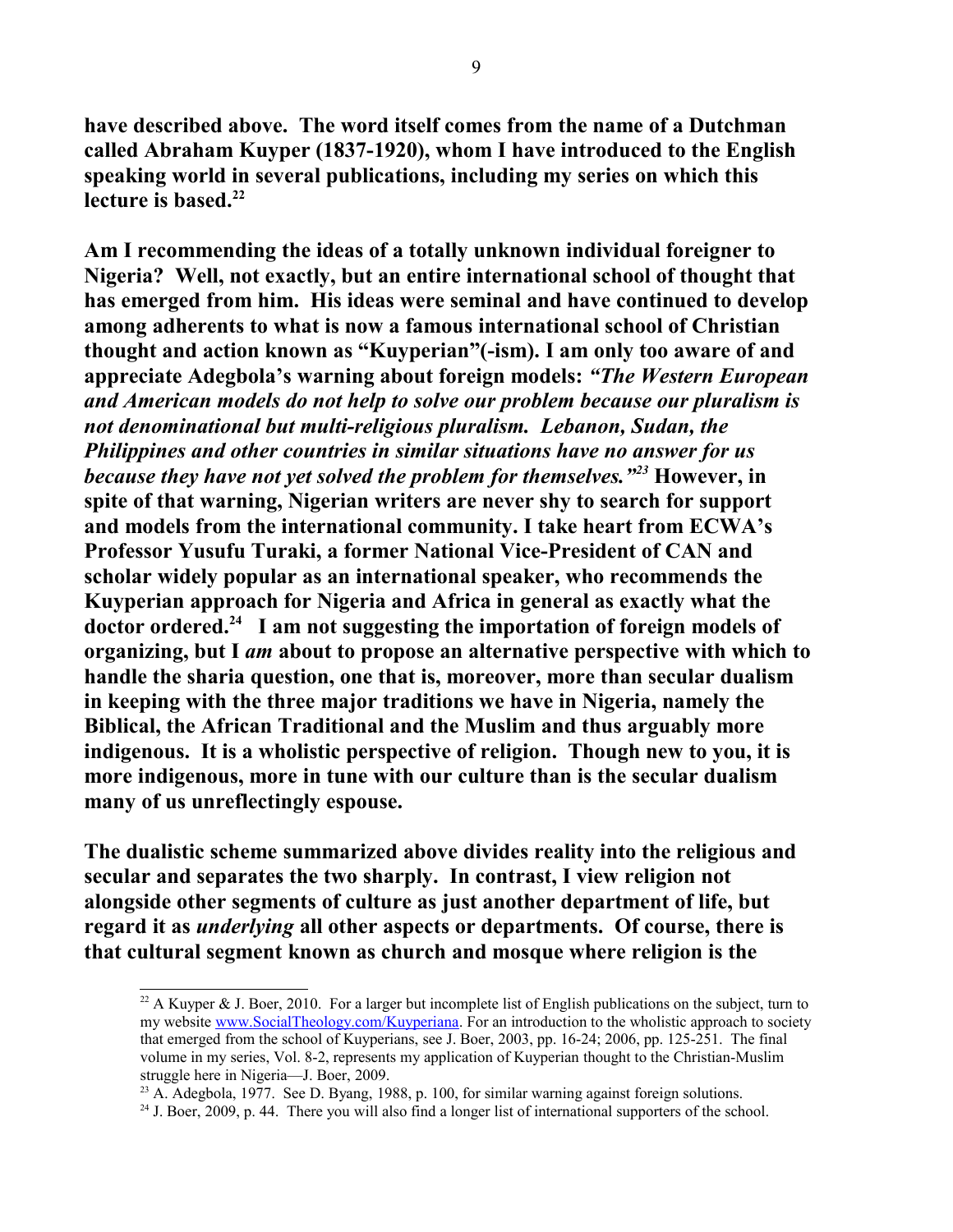**prime business. However, as useful as they may be, these institutions are not of the essence of religion. The essence is a heart-based commitment underlying and shaping everything that we do and think. Though the entire Bible supports a wholistic view of religion, the** *locus classicus* **passage is the so-called Cultural Mandate of Genesis 1:26-28 that I have explained in several of my publications.[25](#page-10-0)**

**Allow me to expand on the nature of religion. There are many scholars who have studied it scientifically and each comes up with his own definition. The problem with arriving at an objective or even "neutral" definition is that the scientist himself is driven by a** *pre***-scientific and even** *non***-scientific, unproven worldview on basis of which he pursues his science. This is true for everyone. The only way to pursue science, any science, including the subject of religion, is to be conscious of your pre-scientific assumptions and to state them honestly and openly. When I define religion, I do so on basis of what I read in the Bible. That is where the major components of my worldview are found.** 

**The Bible indicates that religion is not one area of life alongside others. In the Bible we find man standing directly before God in a covenantal relationship that is total. The human race is mandate to care for the world. Because of his fall, our race no longer understood its position and so God saw to the publication of His law in the Bible. The Old Testament clearly shows God's interest in all of life—politics, hygiene, economics, marriage, sex, etc. In the words of Ecclesiastes 12:13—"Fear God, and keep His commandments; for this is the whole duty of man." Or go to Deuteronomy 10:12-13 and the Great Commandment of Matthew 22:37-40. Christians are expected to "be transformed by the renewal of your** *mind***" (Romans 12:2). They are to "take every** *thought* **captive to obey Christ" (II Corinthians 10:5).**

**But what happens when people turn away from God and follow other inspirations for their endeavours? Do they become less religious or even nonreligious? Hardly, according to the Bible. Turning away from God does not mean people have lost their created nature, which is to serve God. If they no longer serve Him, they will fill their hearts and minds by devoting their creative energies to some aspect of creation instead of to their Creator. According to Romans 1:25, "…they exchanged the truth about God for a lie and worshipped and served the creature rather than the Creator." Bluntly contrary to the secular faith in human rationality, the Apostle Paul declared that "they became futile in their thinking and their senseless minds were**

<span id="page-10-0"></span><sup>25</sup> J. Boer, 1979, p. 491-492; 1984, pp. 149-152, 155, 159-160; 2006, p. 277--index entries for "Cultural Mandate"; 2009, pp. .324, 338.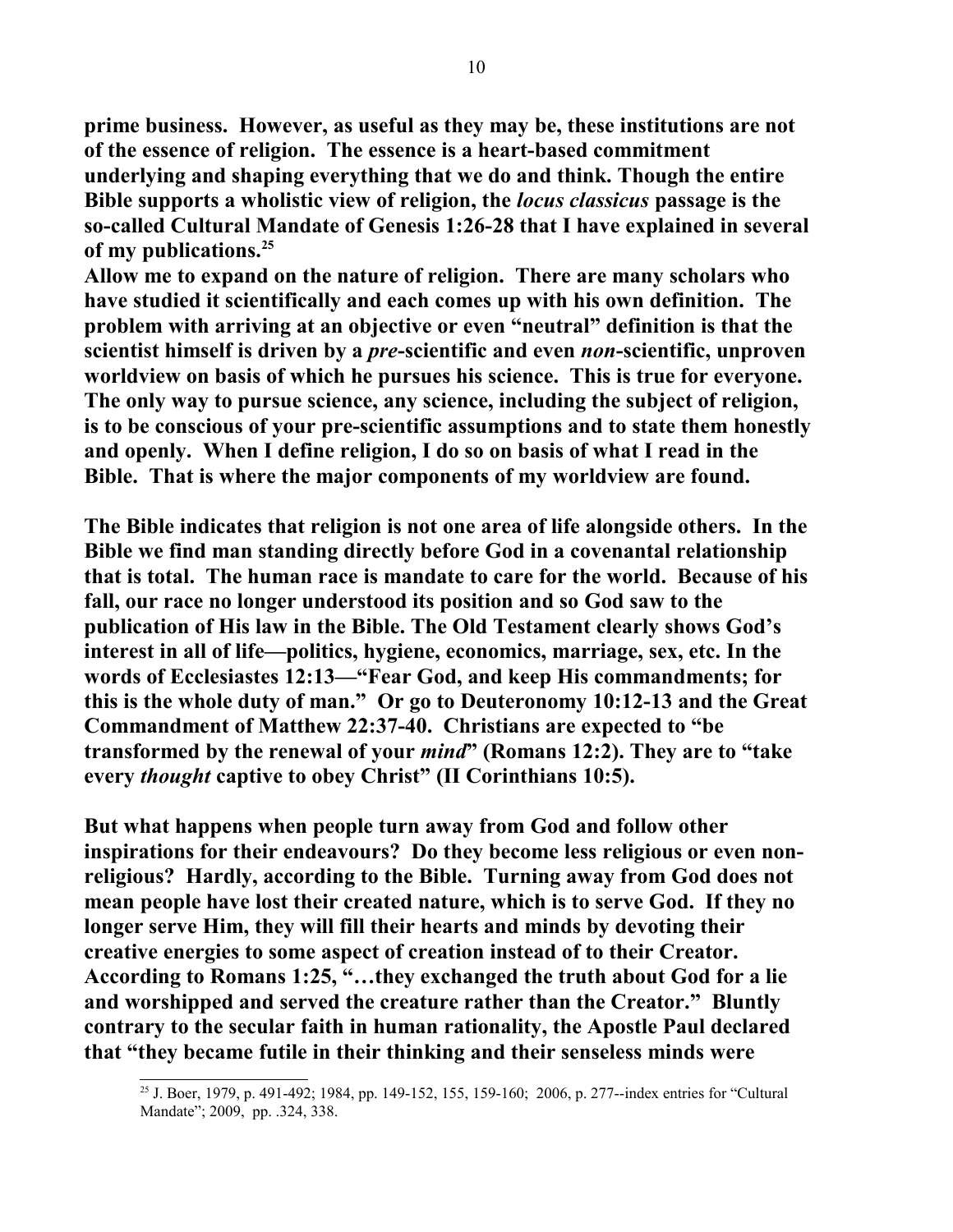**darkened. Claiming to be wise, they became fools, and exchanged the glory of the immortal God for images…." The human race is created religious and we cannot escape it. We never become less religious. We simply exchange one religion or worldview for another. It is thus never a question of either law** *or* **religion, of objective reason** *versus* **subjective faith. The question is** *which* **religion, faith, worldview or set of values it is that guides you.** *Even secularism is based on an assumed set of beliefs; it is not objective, neutral or natural. It is modern man's way of not merely evading God but of replacing Him.* **It is a move from one religion to another. When we Christians espouse even our soft secularism, we have one foot each in two hostile camps.** *It is called syncretism —an unnatural and unworkable combination of two contradictory worldview or religions.[26](#page-11-0)* 

## **Egbert Schuurman, a Dutch Kuyperian philosopher, objects to treating religion**

*as one of the many factors or variables in human life, distinct from, say, sports, politics or science. If we look carefully at religious communities and various types of societies around the world, we can see that religion is not just a typical function among others, but is, rather, the root from which the different branches of life sprout and grow and from which they are continually nourished. Religion is of radical and integral importance; it concerns the deepest root of human existence and integrates human life into a coherent whole.[27](#page-11-1)* 

## **Kuyperian Paul Marshall put it this way:**

*Religion refers to the deepest commitment and deepest identity of a person or group. An expanded concept of religion allows us to take account of the fact that our lives reflect and are rooted in a particular view of the meaning of life: of the nature of society; of what human beings really are; and of their essential responsibilities, whether to self, society, or another source.*

*…religion is particularly concerned with the roots of our lives. Indeed, the root of culture is religion, in the sense that the basic patterns of our society are shaped by our basic commitment and belief in life, which is, in turn, our religion. Our "god" is that in which we place our faith and trust, and our culture expresses what lies in our heart.*

*All [human] action in God's world can be and should be service to God and our neighbours. There is therefore no specific area of life which we can call "religious" as though other areas of life were not "religious." To put it briefly, we may say that "life is religion," that our religion is what we believe, think, say and do each moment of our lives. As…[someone] remarked, "I*

*can tell more about your faith from reading your cheque book than your prayer book." Everything we do is religious in that it is done in faithfulness or in unfaithfulness to God. This*

<span id="page-11-0"></span><sup>26</sup> J. Boer, 1991, pp. 91-92.

<span id="page-11-1"></span><sup>27</sup> E. Schuurman, 20 Sep/2007. Quoted in J. Boer, 2009, p. 91.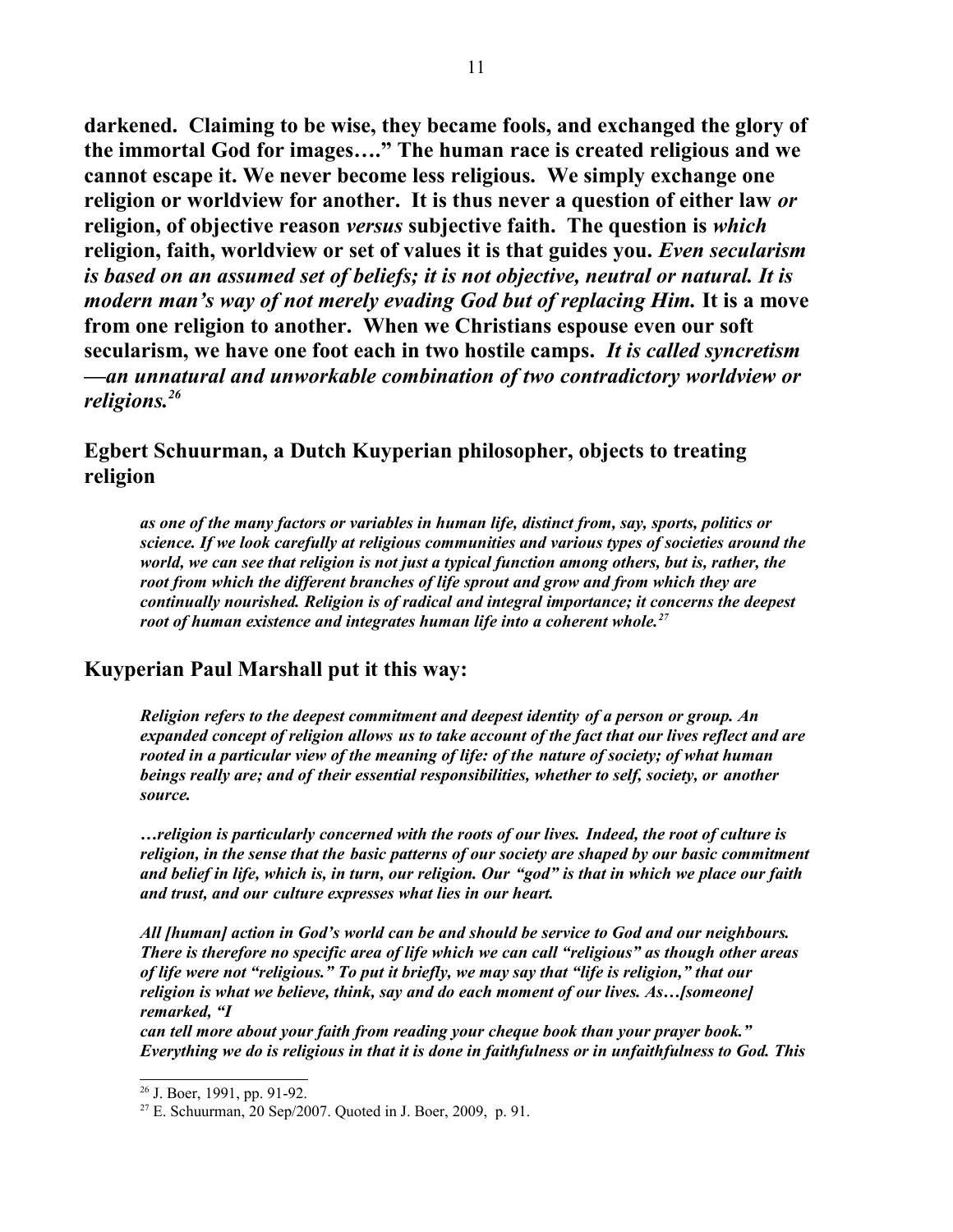*means that we should never consider a person, a corporation, a book or a government as "nonreligious." They are always religious in that they reflect either a turning toward God or a turning away from God in their activities. Of course, they may not know and they may even deny it—they usually do, in fact—but it still remains true. Everybody serves somebody. If people do not serve God, then they will serve something else. The "something else" that people serve is what the Bible calls "idols." [28](#page-12-0)*

**Evan Runner, the German-American pioneer of the internationalization of Kuyperian thought, put it bluntly, "Our whole life is religion." In fact, the** *Festchrift* **dedicated to him is entitled,** *Life is Religion.[29](#page-12-1) This is the underlying theme of this paper.* 

**Not only is the above interpretation** *theologically and philosophically* **valid, but it is supported by** *history***. Harold Berman was in life an icon in American legal academics. Combining philosophy and history, he wrote "that law and religion are two different but interrelated aspects, two dimensions of social experience—in all societies, but especially in Western society." "We have heard too much about the separation of law and religion and not enough about their fundamental unity."[30](#page-12-2) Similarly, Anglican Kuyperian legal philosopher Hebden Taylor insisted that "law cannot be explained or defined without reference to religion."[31](#page-12-3) The religion they refer to is mainly the** *Christian* **religion.**

**Muslims also make a big point of this history. In his address at the Zamfara State launching of sharia, Justice Muhammad Bashir Sambo challenged Common Law opponents of sharia as follows: "What many of us do not know —and we ought to know—is that the Common Law is also inspired by the religion of Christianity." He goes on to quote three "Christian legal luminaries, two English and one Nigerian" for support. One Honourable Lord Summer said about British law, "The English family is built on Christian ideas, and, if the national religion is not Christian, there is none. English law may well be called a Christian law." Lord Chancellor Finlay, asserted, "There is abundant authority for saying that Christianity is part and parcel of the law of the land." Nigerian Honourable Justice Karibi-White similarly spoke of "the Holy Bible, which appears to contain the fundamental basis of Common Law…." Sambo, along with a number of other Muslim**

<span id="page-12-0"></span><sup>&</sup>lt;sup>28</sup> Quoted in J. Boer, 2009, pp. 92-93. See also J. Boer, 2006, pp. 198-200.

<span id="page-12-1"></span> $29$  H. Vander Goot (ed.), 1981.

<span id="page-12-2"></span><sup>30</sup>H. Berman, 1986.

<span id="page-12-3"></span><sup>31</sup> H. Taylor, 1966, pp. 342-343. Quoted in J. Boer, 2009, p. 348.,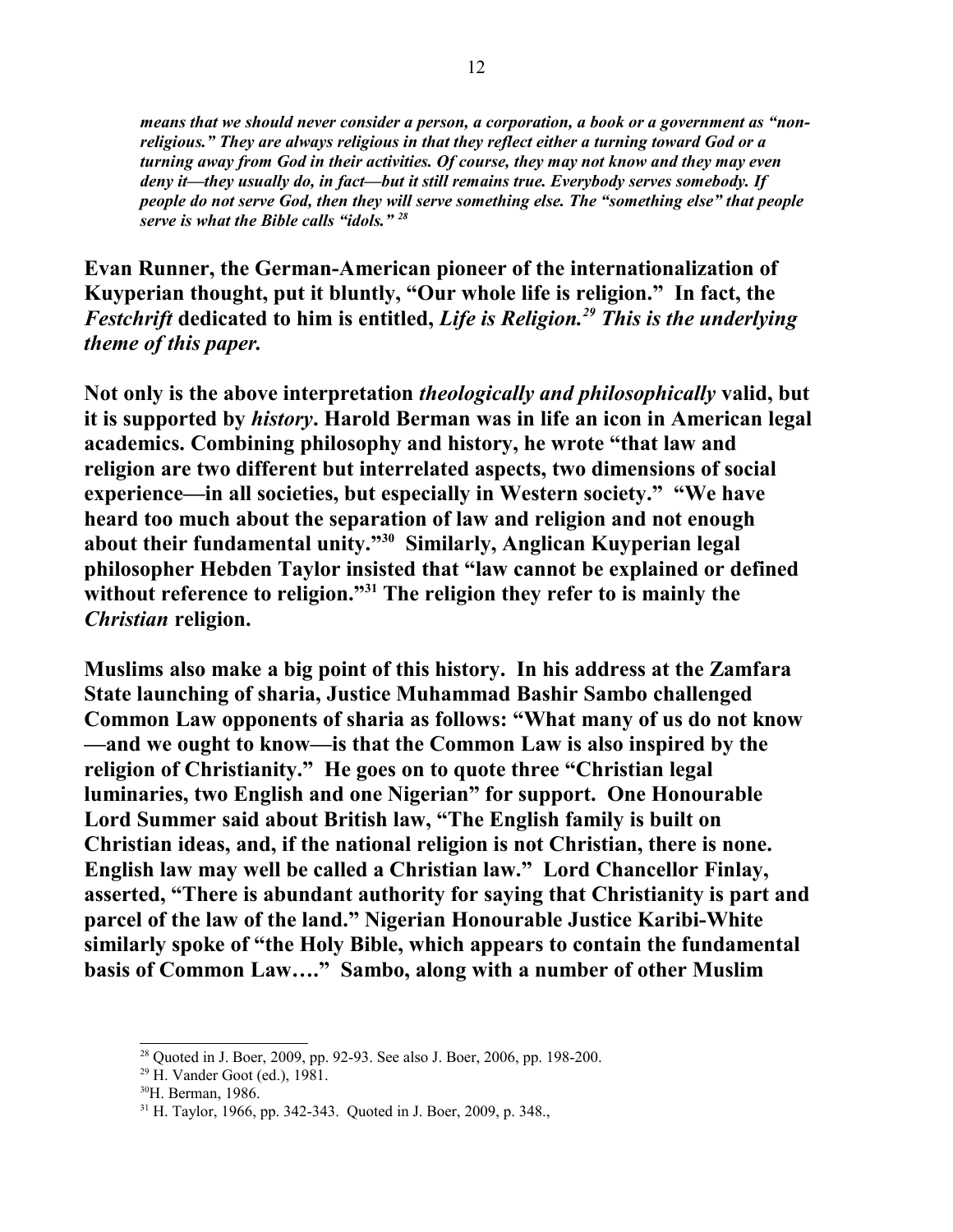**scholars, concludes that "it is not only the Islamic Law and Customary Law that have religious elements in them."[32](#page-13-0)** 

**But things get more interesting. It appears that we can go one step further. Not only is Western law heavily influenced by Christianity, that is, like sharia, by religion, but some scholars claim that Western law is influenced by sharia as well as by Christianity! Joseph Schacht (1902-1969), a German Orientalist whom Muslims do not consider their friend, posited such a historical connection:**

**Several of its [sharia] institutions were transmitted across the Mediterranean in medieval Europe and became incorporated in the law… Another significant influence occurred in Islamic Spain. At the opposite end of the Mediterranean, Islamic law has exerted a deep influence on all branches of law of Georgia. There is finally the effect of Islamic law on the laws of the tolerated religions, the Jewish and the Christian. It is certain that the two great branches of the Oriental Christian Church, the Monophysites and the Nestorians, did not hesitate to draw freely on the rules of Islamic law.[33](#page-13-1)**

**More recently, the Kano scholar Ibrahim Ado-Kurawa, reported on a British seminar he attended where it was similarly claimed that** *"the history of Islam in Britain predates the British Empire with the earliest Islamic influences dating back to King Henry, who imported Islamic Law from Muslim Spain and modified it into English Common Law."* **He added that "most English barristers are aware of this fact but they never make it public."[34](#page-13-2)**

**The Western and Muslim emphasis on the Christian background to common law is hotly contested by Christians. Already in the days of the first Constituent Assembly, various Christians denied it.[35](#page-13-3) In the heat of the struggle, one can expect a Christian denial from YouthCAN, which, flying in the face of international Christian scholarship, insisted that "common law has such a diverse background that it is unreasonable to consider it Christian."[36](#page-13-4) Danjuma Byang, Middle Belt pastor/journalist, considers the Muslim argument here "either an exhibition of stark ignorance or a mischievous utterance aimed at provoking Christians."[37](#page-13-5) James Kantiok argues similarly in his dissertation from Fuller School of World Missions: it is based on**

<span id="page-13-0"></span><sup>32</sup>M. B. Sambo, 27 October, 1999. Quoted in J. Boer, 2009, p. 349.

<span id="page-13-2"></span><span id="page-13-1"></span><sup>&</sup>lt;sup>33</sup> S. Rashid, 1986, pp. 88-89. J. Boer, 2007, pp. 66-67. The Schacht quote is drawn from Joseph Schacht, "Islamic Religious Law," in J. Schacht and C. Boxworth (eds.), *The Legacy of Islam,* 2nd ed., Oxford, 1979. <sup>34</sup>I. Ado-Kurawa, 2003. J. Boer, 2009, pp. 351-352. For further background materials about the sharia background of Christian law, see pp. 466-467, endnote 29.

<span id="page-13-3"></span><sup>35</sup>J. Boer, 2008, p.74.

<span id="page-13-4"></span><sup>36</sup>YouthCAN, 1987, pp. 18-19. J. Boer, 2008, p. 74.

<span id="page-13-5"></span><sup>37</sup>D. Byang, 1/89, p. 9. J. Boer, 2008, pp. 74-75.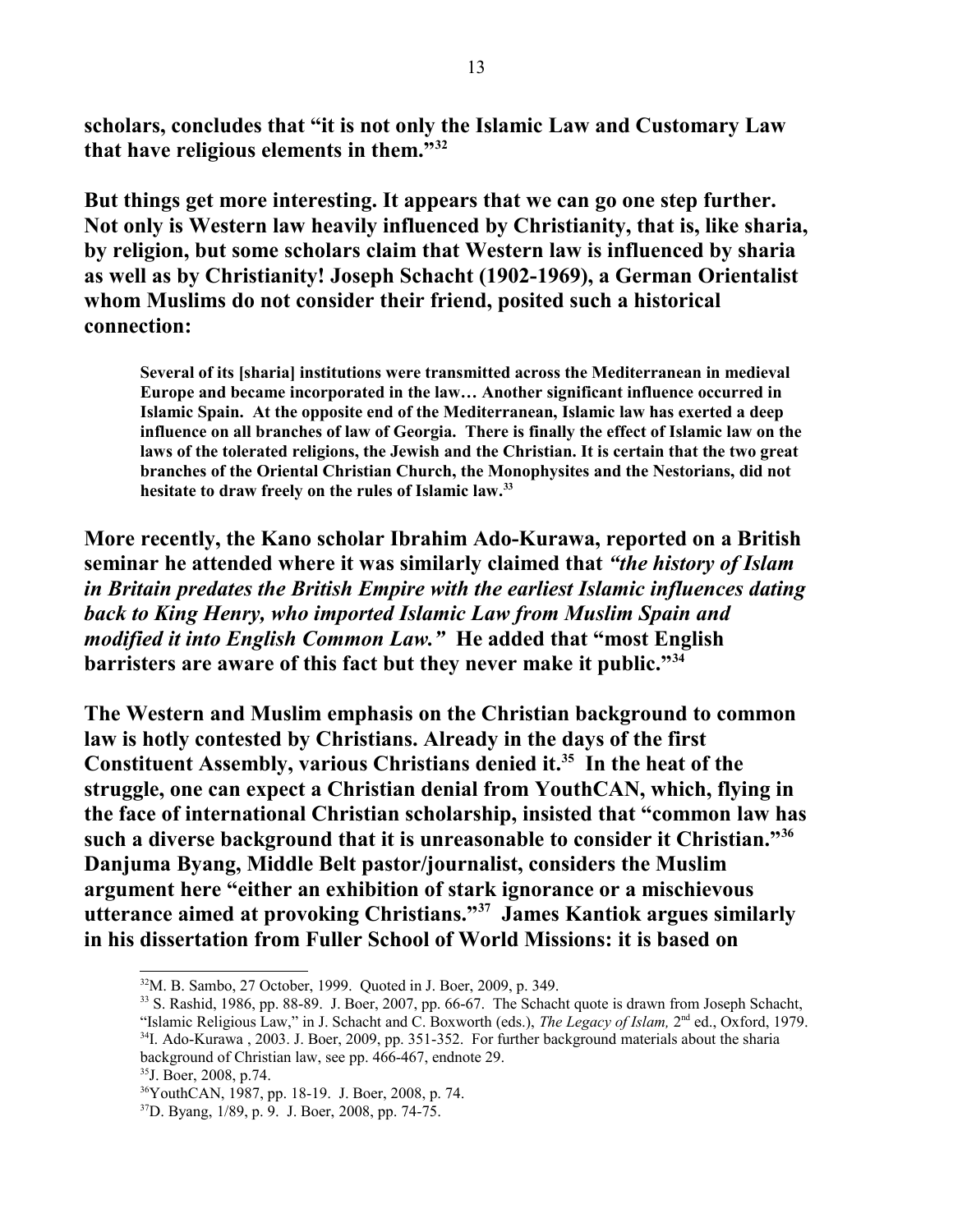**ignorance.[38](#page-14-0) Frankly, all of this is starkly opposite to all responsible historical reporting.** 

**================**

**What, it is time to ask, are the implications of this wholistic view of religion for the sharia issue? This religion that underlies and affects everything else?** 

**It undermines secular dualism by deleting that artificial line between the sacred and the secular. You cannot argue that British Common Law is neutral, objective and based on reason, while sharia is not neutral but biased, subjective and based on religion, on belief, on faith. If all cultural endeavour is based on underlying religious values, then that holds for legal culture as well, including Common Law. Neither system is philosophically neutral, objective or based exclusively on reason. Both have underneath them systems of value and belief that have never been proven, but that are religious in nature, representing their architects' deepest convictions. That line does not exist. There is constant interplay between religion and the world, especially law, and a constant flow back and forth between them. Change in the one bubbles over into the other.** 

*Law and Culture xxxx*

**There is another wholistic link that needs consideration, namely that between law and culture. Again, with their tendency to place things in individual boxes, secularists tend to carelessly ignore the intimate connection between them. Muslims have insisted on an intimate link between the two for centuries.** 

================

**Already the 14th-century classical Muslim scholar, Ibn Khaldun, asserted that "no laws, religions or institutions can be effective unless a cohesive group enforces and imposes them and without solidarity they cannot be established." "Unless religious laws derive their sanctions from social solidarity, they will remain totally ineffective."[39](#page-14-1)** 

<span id="page-14-0"></span><sup>38</sup>J. Kantiok, 1999, p. 297. J. Boer, 2008, p.75.

<span id="page-14-1"></span><sup>39</sup>L. Sanneh, 1997, pp. 197-198. J. Boer, 2009, p. 355, 250-261.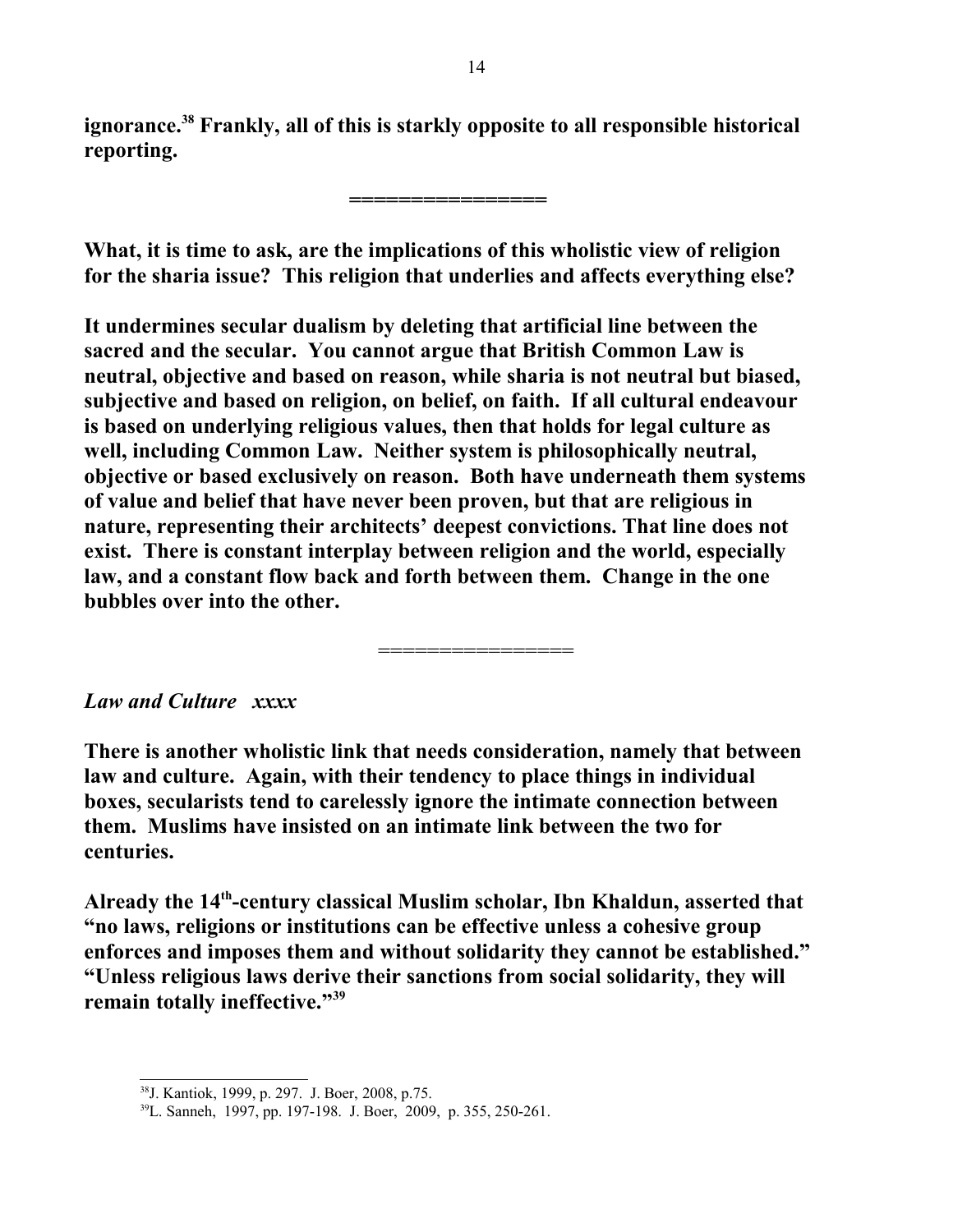**Ibrahim Sulaiman, a northerner, asserts repeatedly that no legal system can operate successfully without its social, political, economic and administrative arrangements supporting it. Allah, writes Sulaiman,** 

**has prescribed that laws must never be imposed on any religious community against their will, and that the system of law of each human organization should be duly recognized and protected. This is the only way to ensure harmony in society, and forestall friction and conflicts which may ultimately lead to the disintegration of society. That eternal law is enshrined in the Qur'an 5:44-50.[40](#page-15-0)**

**Abdulkareem Albashir insists that "sharia and customary law are more relevant to Nigerians than the common law." The Muslim people are "more comfortable with sharia and customary law." Then he quotes a British luminary, Lord Denning, who "rightly said, 'The people must have a law which they understand and which they will respect'."[41](#page-15-1)**

An anonymous author wrote in *Radiance*, a short-lived magazine of the Muslim Student Association, that the foreign system just was not working in Nigeria. At independence the people of Nigeria were saddled with arrangements that had "neither roots in the society nor represent the true aspirations of the people." Various systems were tried over the decades, but none worked. The writer asked, "Has there been any nation in history which flourished under thoughts, ideas, institutions and political culture which are not only alien but hold in contempt the history, culture and convictions of a great majority of its people?"[42](#page-15-2)

**The truth of this perspective was demonstrated by the people themselves when an unprecedented crowd of two million trooped to Gusau to witness the official declaration of the new sharia regime, with a second huge crowd at the actual inauguration. Only a legal system that responds to the aspirations of a people will gain such respect, confidence and adherence. As Governor Sani, now Senator Sani, stated, the event was "a clear reflection of our people's culture." [43](#page-15-3) The Muslim conclusion is that Common Law will not work in their community, for it is of foreign inspiration that is not understood and will not gain respect, let alone adherence. Only sharia will do that for them.** 

<span id="page-15-0"></span><sup>40</sup>I. Sulaiman, May/86. J. Boer, 2007, pp. 74-75; 2005, p. 206.

<span id="page-15-1"></span><sup>41</sup>A. Albashir, 8 Nov/99. J. Boer, 2007, pp. 80-81.

<span id="page-15-2"></span><sup>42</sup>*Radiance*, no. 4, 1983, p. 7. J. Boer, 2007, pp. 207-208. See here for more on the subject.

<span id="page-15-3"></span> $^{43}$ J. Boer, 2007, pp. 82-83, 98; 2009, p. 355. For additional examples of the unusual popularity of sharia among Muslim commoners see J. Boer, 2008, p. 28.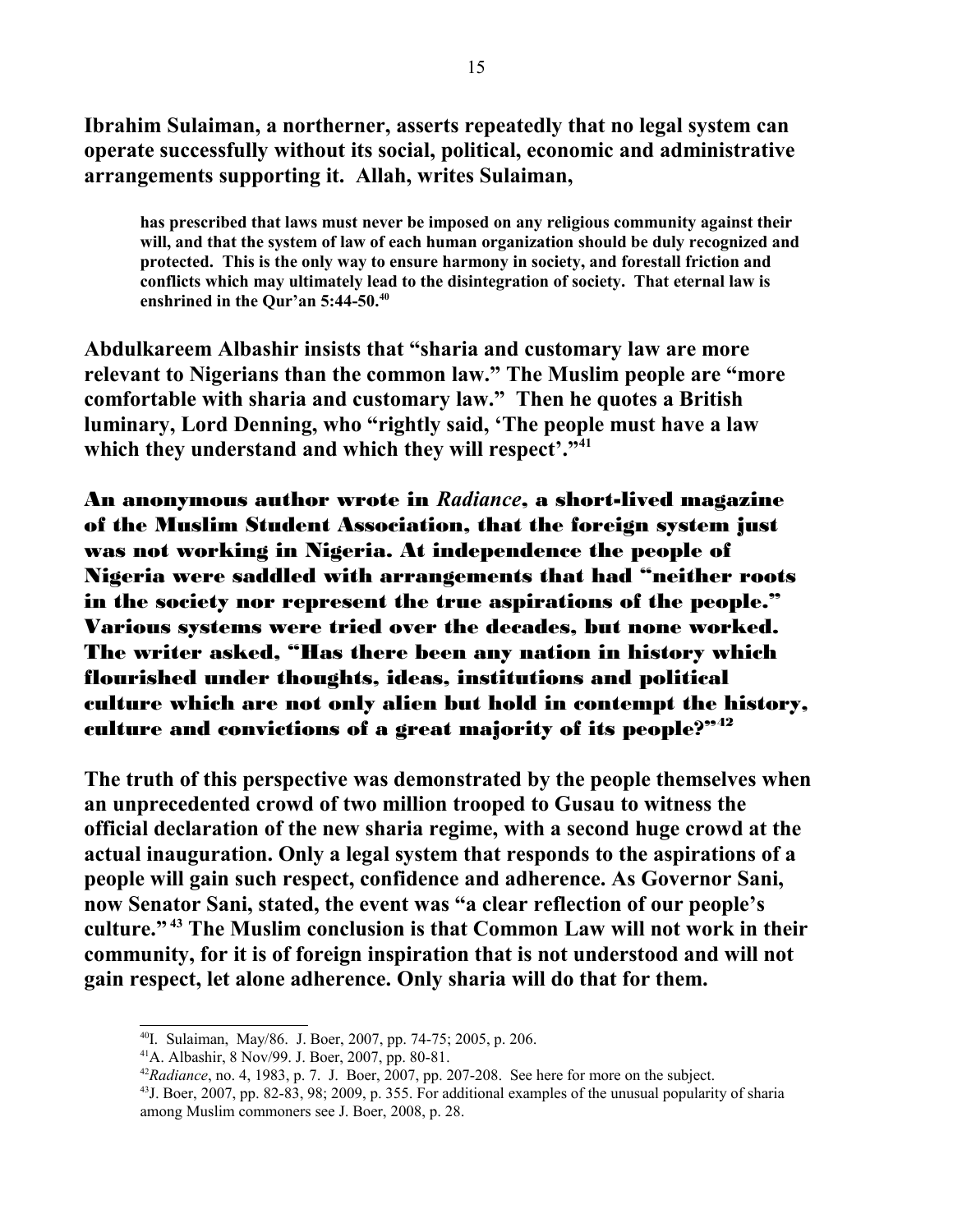It is not only Muslims who are searching for pro-sharia arguments who insist on a close relationship between law and culture. It is, in fact, an internationally accepted principle. **Before zeroing in on the dualistic and self-defeating attitudes of some local Christian writers, I draw your attention to comments from two Christian international experts on the subject. One is from John Witte, a Kuyperian law professor at Emory State University in Atlanta, Georgia, USA. Human rights laws, he writes, "need a human rights culture to be effective." Laws "are not artifacts to be imported wholly from abroad; they must be sown and grown in local cultural and constitutional soils and souls." "Words are not deeds…. Words pregnant with meaning in one culture may be entirely barren in another." [44](#page-16-0)** 

**Zambian-American Lamin Sanneh insists that law "depends on a broad consensus concerning the fundamental constitutional axioms upon which laws and rules are based** *without a controversy about 'beliefs' in each round of rule making.***" There should be no disagreements "about the fundamental axioms and their source in religion and tradition."[45](#page-16-1) The italicized words serve only to highlight the special challenge we face in Nigeria, since there** *is* **that controversy among us about basic beliefs.**

**Way back in 1977, Adegbola led the way in Nigeria. He wrote,** 

**Nigeria is an inheritor of both traditions. The way we merge the two approaches may spell our doom or assure a peace which can become an example to many other countries. Since we have both Islam and Christianity in this land, the conclusion we draw for one religion on the issue of relationship with the State must equally apply to the other. The Constitution must be based on a national policy to be uniformly applied.** 

**In the same paper, he wrote that "If we hope to have a Constitution which is capable of leading Nigeria into a future of unity and peace," it must be based on "the need to give relevance to the moral, religious and ethical beliefs of all segments of this society."[46](#page-16-2)**

**Though most Christian writers do not seem to draw the same implications from the principle as Muslims do, most do accord it some weak recognition without allowing it to drive them to its natural conclusion. For Sabiya, "law is an expression of the needs and values of a particular society." Exactly. Then, in the case of sharia, he describes it as the law of "an Arab society which**

<span id="page-16-0"></span><sup>44</sup>J. Witte, 13 May/2003. J. Boer, 2007, pp. 206-207.

<span id="page-16-1"></span><sup>45</sup>L. Sanneh, 1997, pp. 197-198, 230. Italics mine. J. Boer, 2009, pp. 355, 250-261.

<span id="page-16-2"></span><sup>46</sup>A. Adegbola, 1977.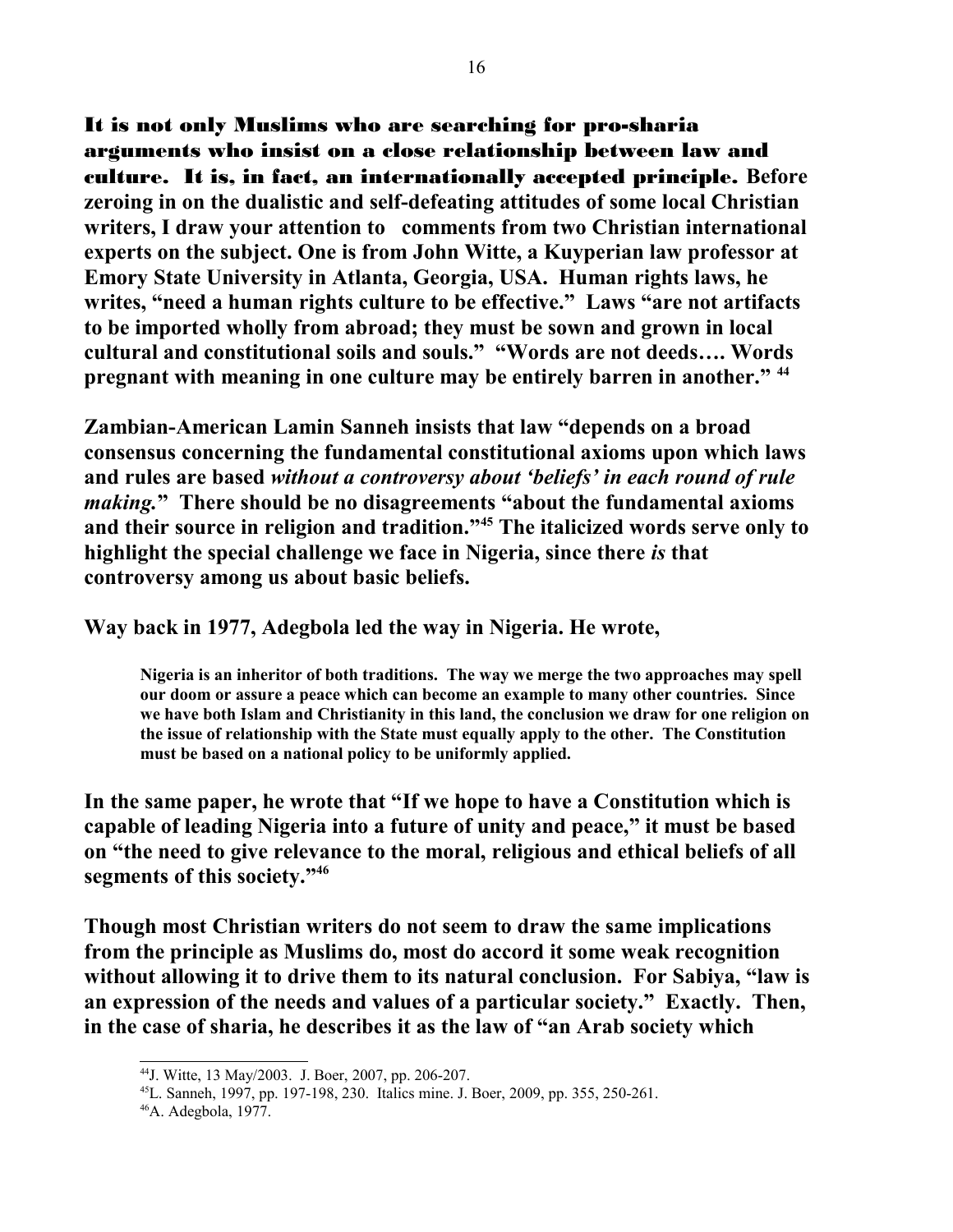**flourished some twelve centuries ago. That society is long dead." He then wonders how that experience can be duplicated today in Nigeria.[47](#page-17-0)**

**Danjuma Byang, author of** *Sharia in Nigeria: A Christian Perspective***, agrees with Muslims that we all hate foreign domination and want to eliminate all things colonial. But then he becomes erratic and falls into the contradictions so common among the adherents of Christian dualism. He wants to retain common law which is the alien product of the colonialism he wants eliminated! And then he chides Muslims for trying to impose sharia, which they regard as indigenous but is not, and wants to impose common law on them, which is not indigenous either. Both are alien laws![48](#page-17-1) Both Christians and Muslims are transgressing a principle they acknowledge by imposing repugnant non-indigenous law on each other. I am sorry, but I am lost! Are we reduced to seeing who can impose which alien, repugnant and unsuitable law on the other with the winner taking all? We are two equal, huge majorities for God's sake! We will end up destroying each other with only chaos remaining, both national and religious.**

**In spite of the above strange twists of thought, Byang does recognize the importance of a positive relationship between law and culture. "The moral and value systems of all the people of Nigeria should be incorporated into the legal system to ensure that the laws are indigenous to us all." He suggests "that there is need to review our whole judicial and legal system with a view to making it more relevant to our customs and moral values." But then, echoing Adegbola, he insists that such a review "must be to really satisfy the yearnings of all the segments…of Nigeria," not just "a clique of religious fundamentalists."[49](#page-17-2) Indeed! All Christians** *and* **all Muslims. Wonderful stuff and true. But… what if these yearnings include sharia?! Somehow, those yearnings are not to be included. Those yearners want us to adopt their value system, to the utter disregard of the value systems of other citizens in this pluralistic society."[50](#page-17-3) Byang, think about it: Is this not true for** *both* **sides?** 

**I target Sabiya and Byang not because they deserve all this criticism more than others so much as that they had the courage to take the risk of writing and go public. As writers, they exposed themselves to the contradictions in which Christians constantly embroil themselves when they argue out of the**

<span id="page-17-0"></span><sup>47</sup>J. Boer, 2009, p. 356.

<span id="page-17-1"></span><sup>48</sup> D. Byang, 1988, pp. 101, 98. J. Boer, 2009, Appendix 35; 2008, pp. 264-265.

<span id="page-17-2"></span><sup>49</sup>D. Byang, 1988, pp. 101, 19.

<span id="page-17-3"></span><sup>50</sup>D. Byang, 1988, p. 98.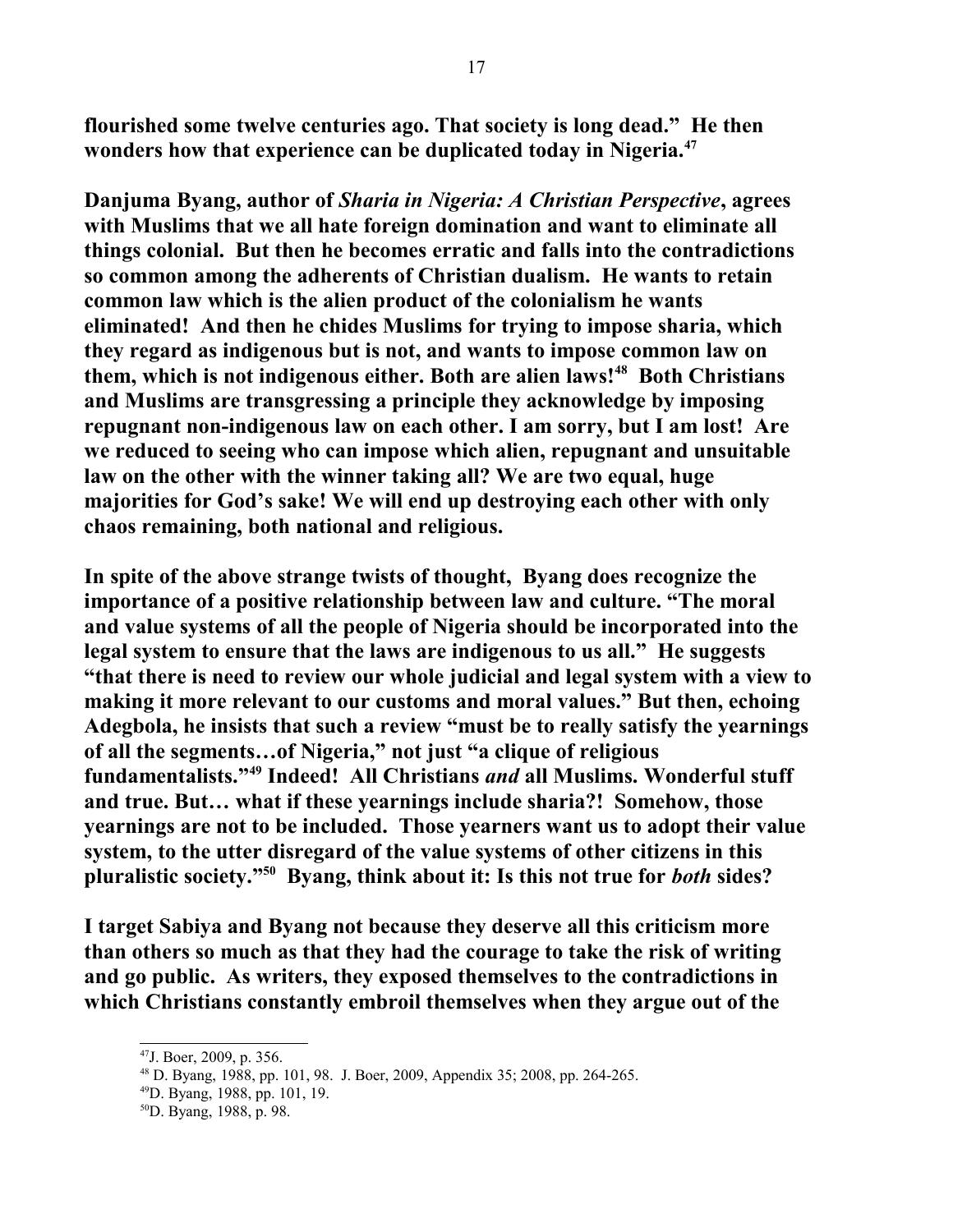**dualistic perspective I am unraveling for you. These contradictions surface all the time in Christian discussions of sharia. We Christians need to think and work our way out of these contradictions but will not succeed unless we overcome this dualistic heritage.[51](#page-18-0)** 

**Neither am I suggesting that Christians are the only ones to contradict themselves. Muslims may not operate with a dualistic perspective, but that does not necessarily protect them from contradictions. Only a few paragraphs earlier you may have observed that, while Sulaiman insists on the cultural relevance of law, he immediately implies that the Qur'an is the only legitimate source of that law. His is the typical Muslim fascination with the Qur'an and its sharia. It is regarded as so true and so absolutely divine, that it simply can never be irrelevant to a culture, not even a non-Muslim culture. It is always at home everywhere, in any culture. It is never a case of foreign imposition. Only Christians do that!** 

**The bottom line for me is that I am a missiologist, an academic student of and practitioner of missions. The topic at hand is also a missiological principle. In an article about a completely different context, namely the Christianization of American "Natives," as they are called in an article from which I am about to quote, Rick Wood writes:**

**The word "indigenous" means "normal or naturally existing." Indigenization is a process that must take place in every people group on earth if the Gospel is to flow naturally within each people…. The Gospel must look normal and natural to the people within a culture if it is to be accepted….** 

**When foreign forms and practices are forced on people, you are likely to get syncretism, because the foreign forms often have very little meaning to them, and they end up just going through the motions.[52](#page-18-1)**

**This lecture is about our Christian approach to sharia, but in the Christian scheme of things, the issue of indigeneity is the same in mission and law. They are of one piece. Here the issue of wholism combines the concerns for mission and law. Underneath it all lies or** *should* **lie a Christian concern for a missionary embrace of our Muslim neighbours. The Gospel as a whole as well as any legal system offered by the adherents of that Gospel must be experienced as liberating and indigenous, as naturally fitting the local culture. As long as we insist on imposing a foreign legal system on them that is not**

<span id="page-18-0"></span> $51$ . Boer, 2009, pp. 221, 364. I refer you to p. 545 to check out the numerous index references to this "contradiction."

<span id="page-18-1"></span><sup>52</sup>R. Wood, Sept-Oct/2010, p. 5.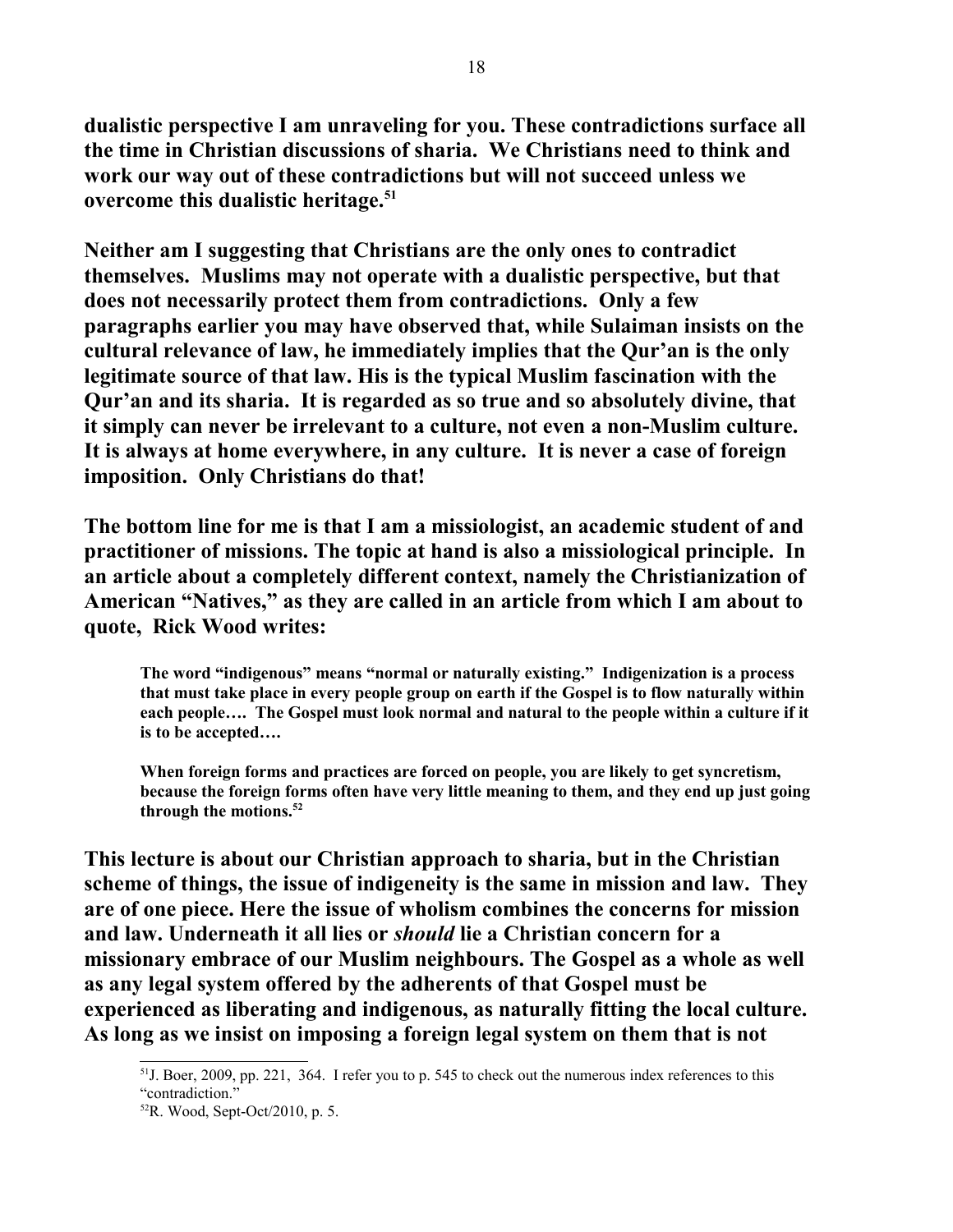**even in keeping with our own religion, we will be looked upon as oppressors. They will not listen to us, let alone listen to the invitation of our Saviour to them. The Gospel we present to them and live before them must shun all forms of oppression and must be** *seen* **to be doing that. It must give them a sense that we support their liberation** *as they understand that in their present context.* **Our approach to sharia must go hand in hand with the way we present the Gospel. Muslims easily detect any disconnect between the two and will react accordingly.** 

**So, where are we at this point? Allow me to summarize so far.** 

- 1. **I have sought to undermine the dualistic worldview that defines religion as one among many sectors of culture, as one cultural sector standing among politics, economics, etc. This definition causes Christians to separate religion, including Christianity, from the rest of culture. There is an area of politics, another of economics, each in their own area, and then there is that of religion in its area. This worldview traps Christians into constant contradictions by their failure to recognize the underlying foundational role of religion in cultural affairs, a failure that leads even to distortions of history. It creates a blindness that prevents Christians from recognizing that they impose foreign repugnant religious laws on Muslims no less than Muslims impose on them.**
- 2. **All of the above happens largely due to the emotions of anger, fear and hatred that prevent Christians from thinking these issues through more calmly, clearly and rationally. There is no sense of fair play on either side. It is a case of taking all or nothing. It is this emotional package that encourages us to jump uncritically on the above worldview that seems a ready-made tool for us to provide a logical and tight-fitting anti-sharia position. When Christians argue about that worldview in other contexts where sharia is not a threat, they do not really support this dualism. It is this combination of emotion and inherited dualism that creates blindness and weakness on our part and leads to contradictions in our resistance to sharia.**

**Muslims are less generous in their attitude towards Christian inconsistency. It is pragmatism, Yadudu bristles, not inconsistency. Christians insist on secularism whenever they find it convenient. "However, when it is in their interest, they will simply ignore secularism and act on basis of religious**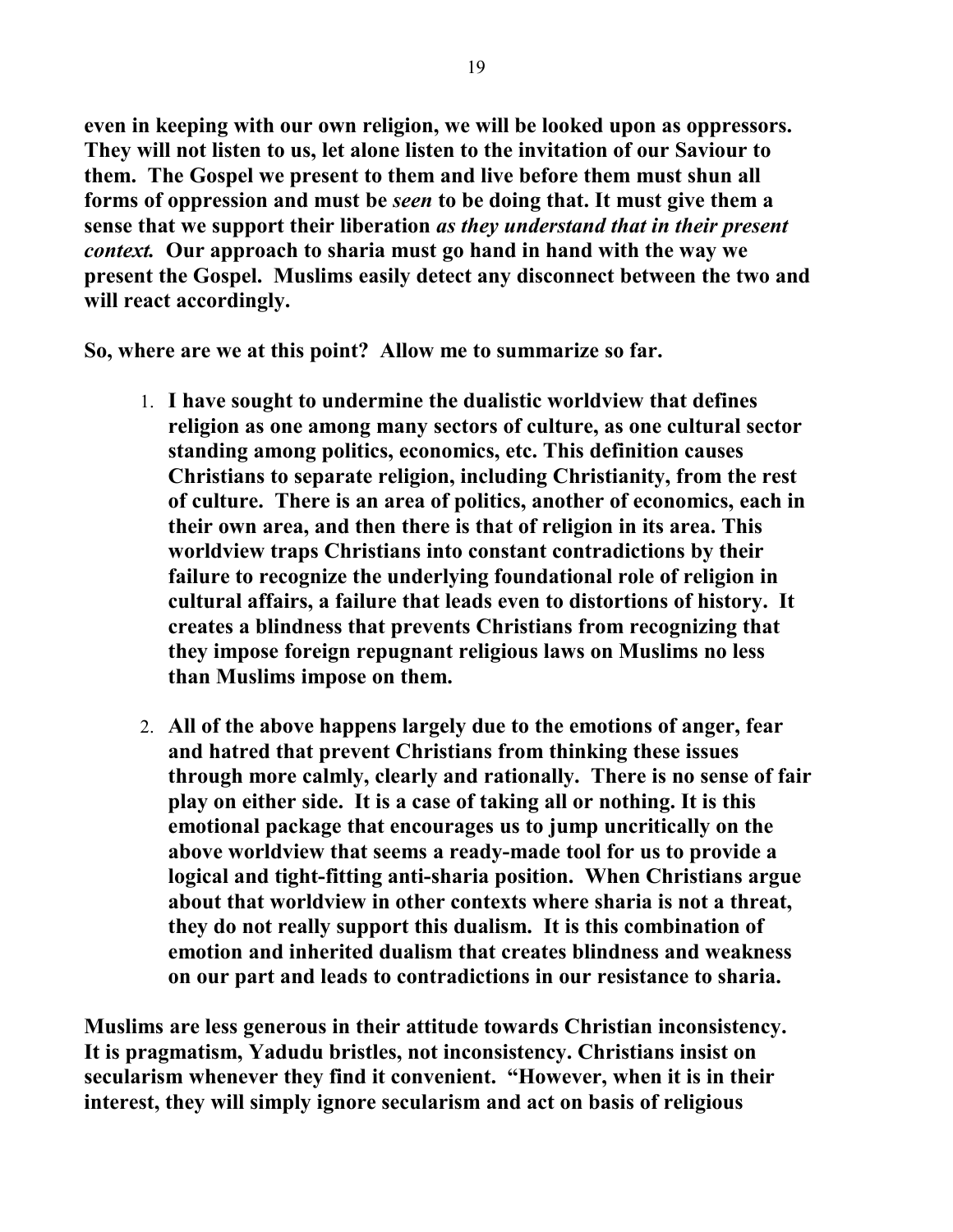**considerations."[53](#page-20-0) Sulaiman chimes in, "Secularism has become a sinister but convenient mechanism to blackmail Muslims and to impede the progress of Islam."[54](#page-20-1) Similarly Justice Sambo interprets Christian appeal to secularism as a Christian gimmick to deny Muslims their rights.[55](#page-20-2) I am not prepared to deny that element altogether. I have occasionally found this to be true, with Muslims as well as Christians.[56](#page-20-3)**

- 3. **I have sought to replace dualism with a more wholistic perspective that recognizes the foundational role of religion in all cultural affairs and sectors. All of life is religion and is influenced by religion, including law. Though I come with this perspective from a Kuyperian background, it is also more indigenous to the three major Nigerian religions. Thus, I come pleading for us to shed this foreign dualism in favour of a more Biblical and indigenous perspective I describe as wholistic, because it underlies and envelopes the whole of life, including law, including common law.**
- 4. **Acceptance of this wholistic perspective can lead us towards greater clarity and greater fairness. It will show us that we are not as different from Muslims as we think with our attempt to impose common law on them. We have the same beam in our eyes, not merely the same splinter. We both impose a system heavily influenced by our religions. We both impose a foreign system on a culture where it cannot earn respect or allegiance.**

## *A Pluralistic Approach* **xxxx**

**So, the situation on the ground is that we have two religiously influenced legal traditions vying for hegemony. That's radically different from the way most Christians think of it. It is no longer a case of a neutral, objective, rational, universally valid, secular, public common law system on the one hand versus a subjective, non-neutral or biased religion-based legal system that by definition is private and based on belief or faith on the other hand. That line has been removed. Religion is at the centre of the entire enterprise, both sides of it. The secular solution has evaporated. We are reduced to a Christian versus a**

**====================**

<span id="page-20-0"></span><sup>53</sup>A. Yadudu, 1989. J. Boer, 2005, p. 137.

<span id="page-20-1"></span><sup>54</sup> I. Sulaiman, 22 Mar/86. J. Boer, 2005, p. 137. See also Appendix 5.

<span id="page-20-2"></span><sup>55</sup>M. Sambo, 3 Nov/99. J. Boer, 2005, p. 137. See also Appendix 8.

<span id="page-20-3"></span><sup>56</sup>J. Boer, 2007, pp. 202-203; 2005, p. 153.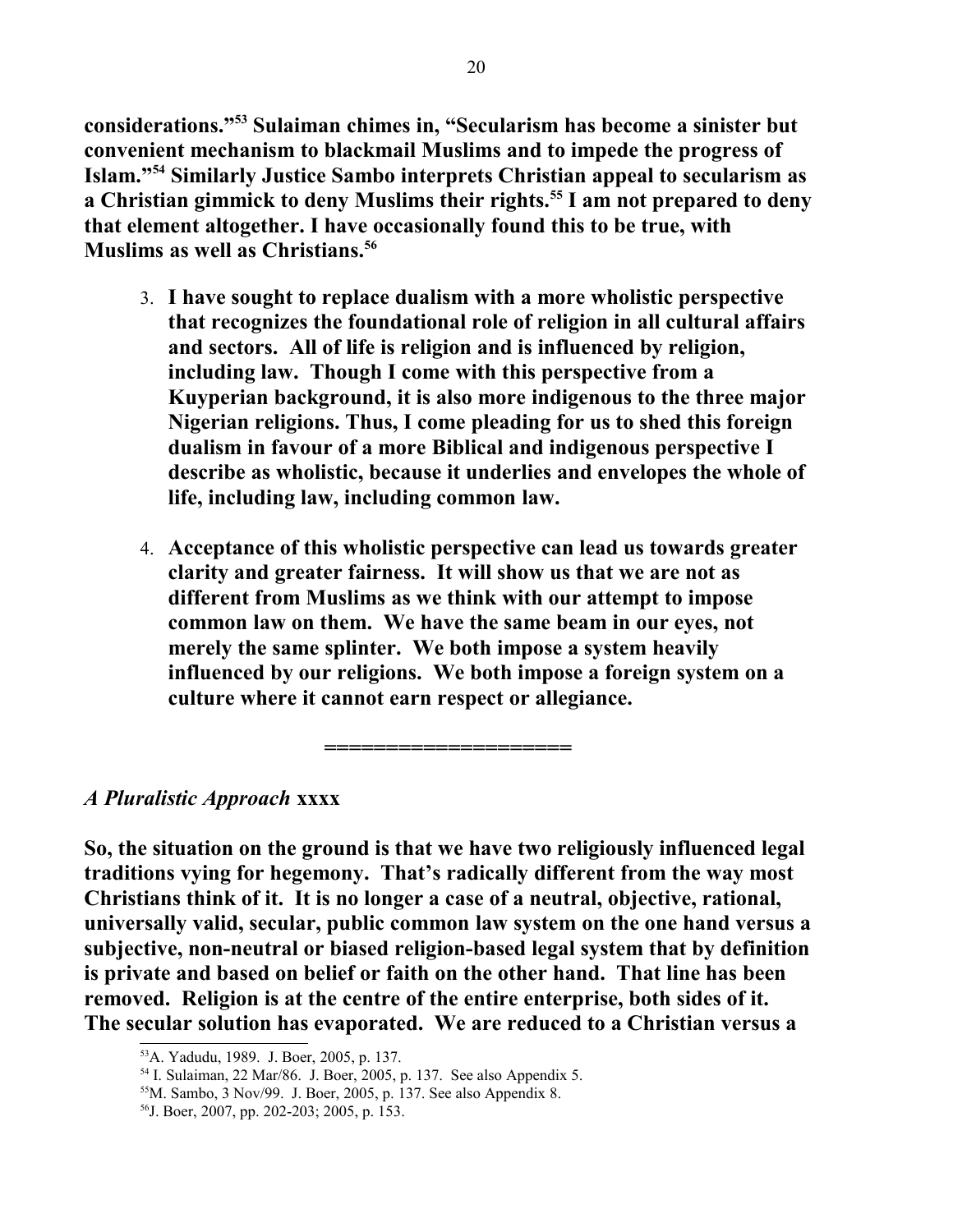**Muslim legal system, both on the same level. What is more, they are represented by two equal blocks of supporters.** 

*The solution, in short, is a thorough-going pluralism.* 

**Adegbola identified pluralism as a critical issue for Nigeria. He wrote,** 

*The question of religious pluralism in Nigeria is one of the issues fraught with grave possibilities of national unity or discord, of social peace or civil war. So grave are the possible consequences that political observers have been quick and will be quicker still to identify it as the underlying cause of any social stress or upheaval in the body politic.[57](#page-21-0)* 

**Muslims are no strangers to pluralism. They almost universally boast that Islam in both its history and essence is pluralistic and they use the term interchangeably with "multi-religion" and "multi-culturalism." In fact, Sulaiman makes two large claims. One, Islam with its sharia "has been the only system that respects pluralism." Two, pluralism is the only way in which Christians and Muslims can live together. It was Europeans with their secularism who wiped it out. Muhammad Sambo similarly posits that there "is no viable alternative to Nigeria opting for a multi-religious status." In fact, Nigeria** *is* **a multi-religious state and should continue as such. He wants the Government to identify the country's religions and "cater for them according to their structure and scope."[58](#page-21-1) That's pluralism.** 

**However, it's not as straight forward with Muslim pluralism as the above sounds. Tanko Yusuf, a convert from Islam and a stalwart in the Christian struggle, exposed the serious contradictions and ambiguities in the Muslim attitude by describing how some really only want a** *Muslim* **pluralism, a contradiction in terms. He bristles with anger and disdain, "a despicable contradiction." An outright "We don't give a damn about anyone else. This is the Muslim idea and this is the way we want it!"[59](#page-21-2)** 

**Christians are not always consistent on the subject either. Though the main stream embraces the concept, at one time the Northern Christian Elders Forum actually "denied that Nigeria is a multi-religious country." This was, I believe, to be interpreted as an emotional outburst under the pressure of the moment rather than a carefully thought-out rejection of mainstream**

<span id="page-21-0"></span><sup>57</sup>A. Adegbola, 1977.

<span id="page-21-1"></span><sup>58</sup>J. Boer, 2007, p. 203; see also Ibrahim Umar, Appendix 56. J. Boer, 2005, pp. 133, 136-137, 224-225;

<span id="page-21-2"></span><sup>59</sup>L. Grissen, 1995, pp. 75-77, 109. J. Boer, 2008, pp. 201-202.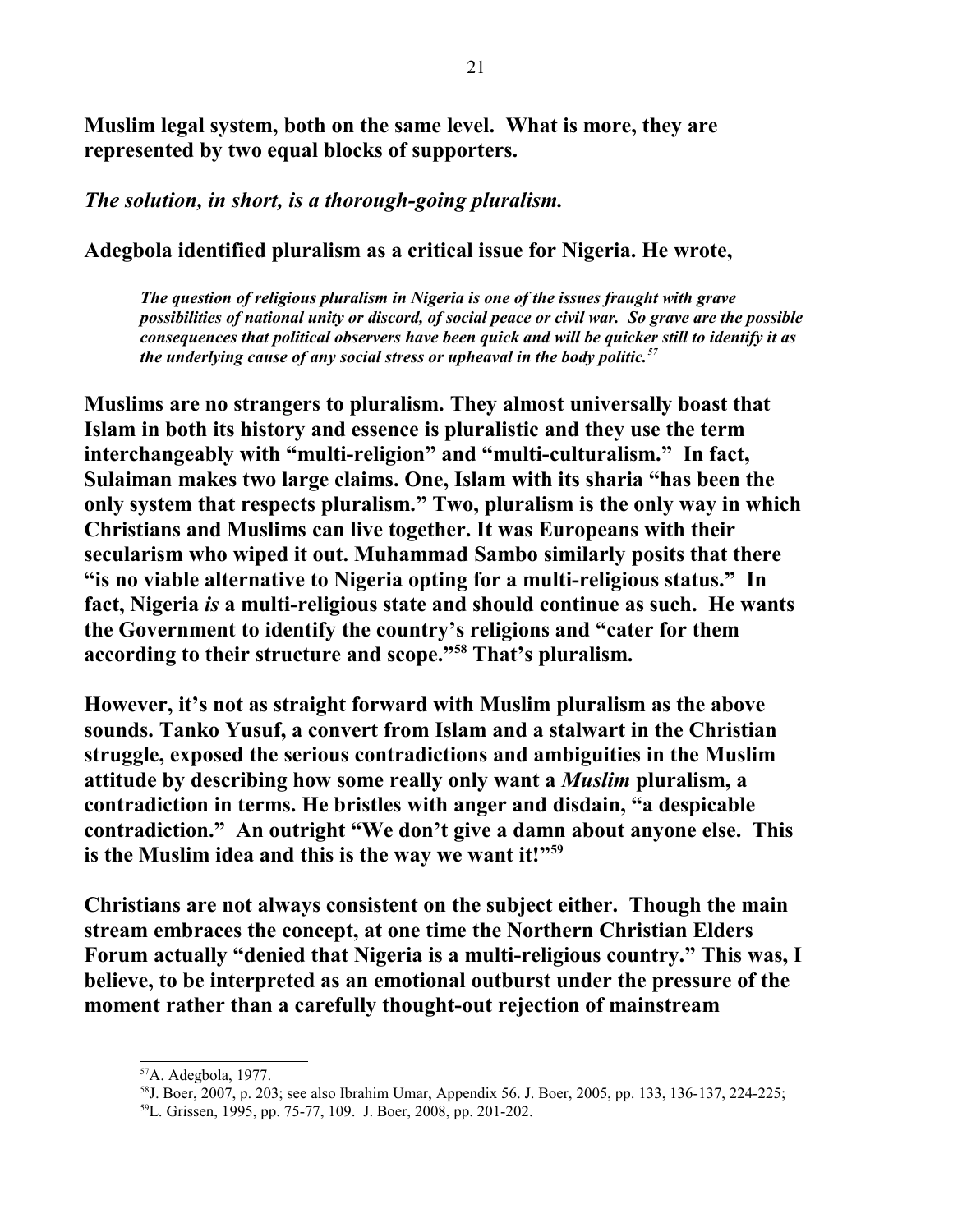**opinion.[60](#page-22-0) Archbishop John Onaiyekan also is wary of multi-religion, at least as far as giving it constitutional standing goes**. [61](#page-22-1)

**But while mainstream opinion favours pluralism, it becomes also a major reason for favouring a soft secularism and rejecting sharia, the very opposite to the Muslim approach. This is the CAN way as well as of individual Christian writers. Pluralism, multi-religion and secularism go together, while sharia is rejected.[62](#page-22-2)**

**But while pluralism is accepted by most Christians,** *legal* **pluralism is not. Some of our Christian giants reject legal pluralism. Onaiyekan considers this "a major issue that we must face squarely and honestly." A united nation requires "that the laws that govern should be the same for all. Any moves that tend to create different laws for different categories of Nigerians seem to me clearly running against the desire for a united country."[63](#page-22-3) Yusufu Turaki affirms Nigeria's pluralism, but concludes that "it is therefore impossible for sharia to instill unity, stability and peace."[64](#page-22-4)**

**Back in 1988, Christian journalist Danjuma Byang begins a chapter on pluralism with a description of the almost extreme pluralistic nature of Nigerian society and then warns, "If the truth of the diversity of the country is not considered in setting up any national institution, the institution is doomed to failure. It may split into bits and pieces. This is the threat Nigeria is facing right now."[65](#page-22-5) Indisputable. That warning must be taken to heart. Byang also offers some valid suggestions that I have included elsewhere.**

SIDEBAR: I find it very interesting that once you take the discussion about pluralism, including legal pluralism, out of the context of the sharia controversy, the topic evaporates. Most, if not all, Nigerian states have customary courts systems. When Governor Lar established that of Plateau State in 1980, he appointed Haruna Dandaura its first judge. The aim was to ensure "that everyone, irrespective of ethnic, political or religious affiliation, should enjoy justice in all its ramifications, without discrimination."[66](#page-22-6) This was legal pluralism, but no one objected during all the years I lived in Jos. Why was legal pluralism acceptable in this context but not in the sharia context? And while Dandaura headed this pluralistic system, he consistently opposed legal pluralism in the sharia context. Why did the objections in the previous paragraph

<span id="page-22-0"></span><sup>60</sup>J. Boer, 2008, pp. 203-204.

<span id="page-22-1"></span><sup>61</sup>J. Onaiyekan, 21 June/2000, p. 6. J. Boer, 2006, pp. 54-55, Appendix 1.

<span id="page-22-2"></span> $62$ J. Boer, 2006, pp. 53-54.

<span id="page-22-3"></span><sup>63</sup>J. Onaiyekan, 2000, p. 9. J. Boer, 2008, p. 91.

<span id="page-22-4"></span><sup>64</sup>Y. Turaki. J. Boer, 2008, p. 296.

<span id="page-22-5"></span><sup>65</sup>D. Byang, 1988, p. 97.

<span id="page-22-6"></span><sup>66</sup>M.Gaiya, 2003, p. 50. J. Boer, 2008, pp. 91-92.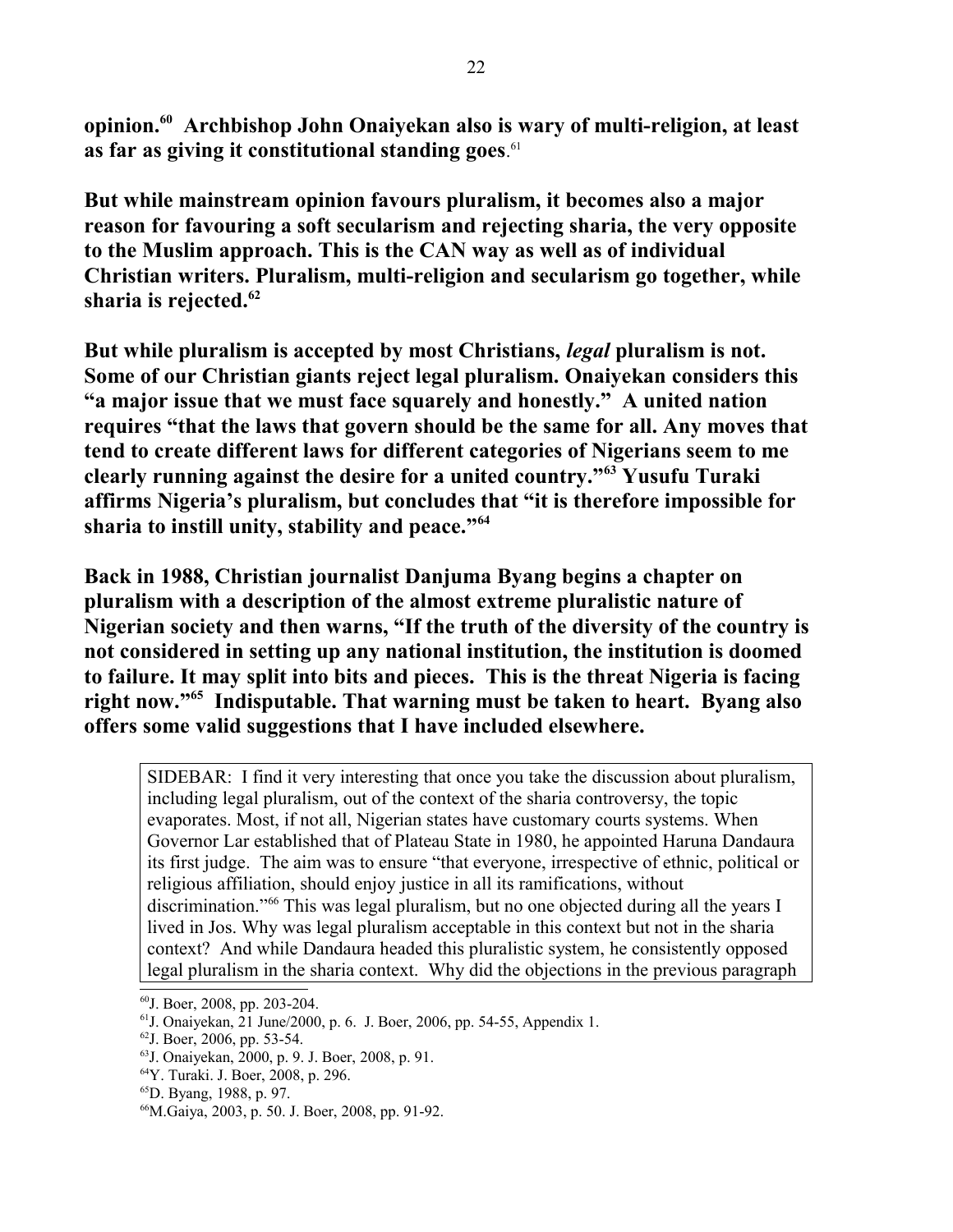not hold here? I venture this answer: a combination of inconsistency, the intellectual haze that comes with Christo-secularism and the threats, fears and anger associated with sharia.<sup>[67](#page-23-0)</sup>

**Early in my closing volume I propose the need for a wholistic pluralism "that will create room for both religions to be themselves, but subject to some compromises demanded by the multi-religio-cultural situation" in which we find ourselves. Today, it is simply impossible to pretend that only my religion counts when there are 65 million adherents of another religion also vying for a legitimate place in the Nigerian sun,** *even though I am convinced of the truth of my own.* **My conviction cannot possibly deny those other millions their own legitimate place. Both religions confess that God is great. By constantly expanding our awareness of the unfathomable numbers of galaxies out there and of pushing back the limits of the created universe, science is increasingly confirming this amazing greatness. It is simply inconceivable that such a Creator God is too small to have space for two comparatively puny communities perched on a tiny needle tip somewhere in the middle of this apparently unlimited universe. That God is so great that** *of course* **there is room for all of us**

**I currently live in Canada, a secular country that prides itself on being multicultural and multi-religious, both of which terms are roughly synonymous to the pluralism I am going to advocate. However, the regnant Canadian secular spirit tries hard to keep religious faith out of the public arena, considering it too subjective and confining it to the small realms of church, family and the private. It calls this arrangement "pluralism." Within that small space, it is very tolerant of all religions, as long as they adhere to that secular restriction. That is not the pluralism I am advocating. In fact, it is no pluralism; it is the establishment of the secular worldview over all other worldviews or religions. It is no different from Muslim dominated countries, where others at best are allowed a restricted place. And it is not all that different from the soft secularism Christians in Nigeria are trying to impose on Muslims.** 

<span id="page-23-0"></span><sup>67</sup>J. Boer, 2008, pp. 91-92, 82. A disclaimer: Not being a legal expert, there may be issues here that I do not recognize.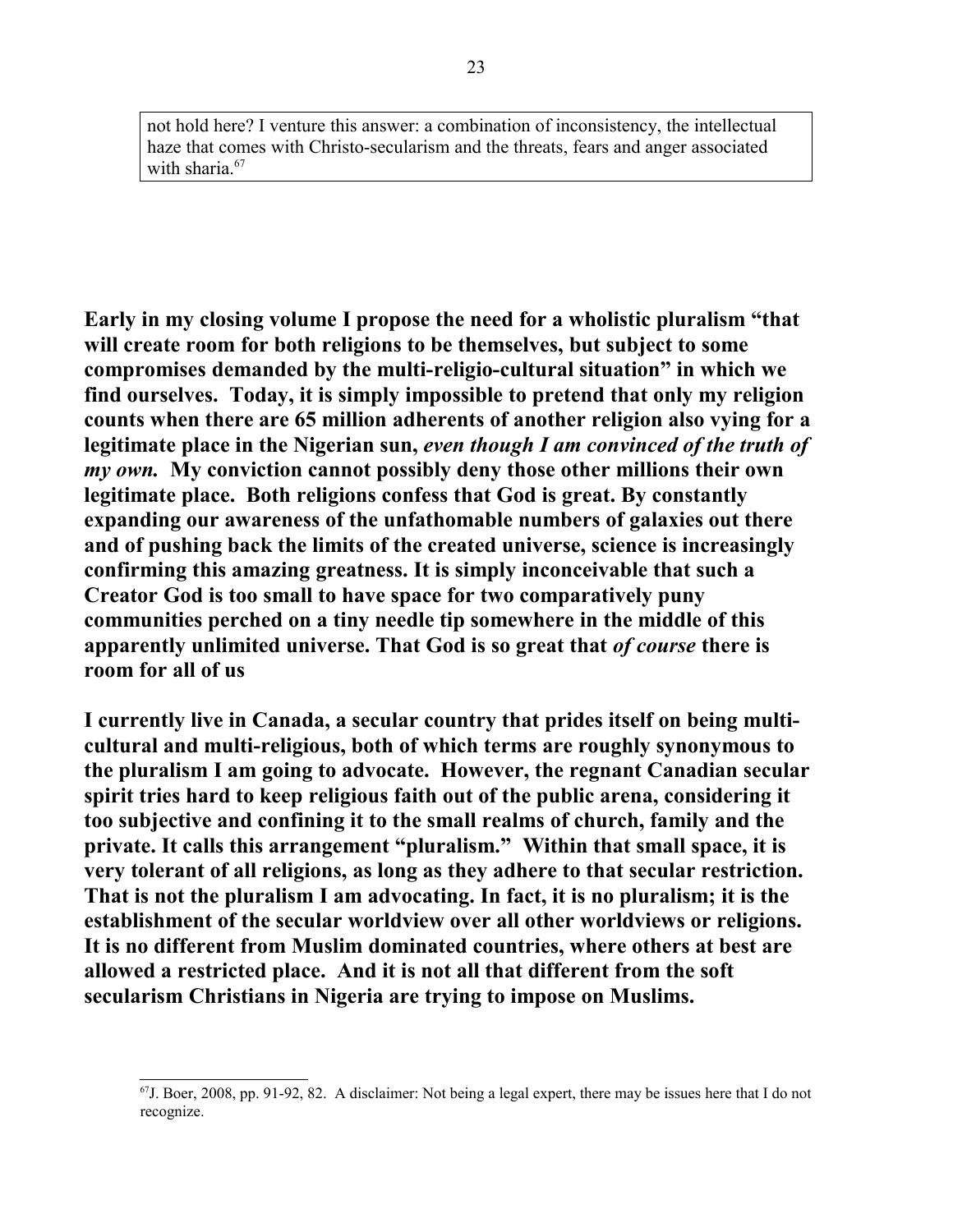**Kuyperian thought was incubated in a 19th-century situation like Canada's above, only worse. Christians in The Netherlands were under intense pressure to tow the secular line to the point where they exploded under the leadership of Abraham Kuyper. His movement grew. Under the power of his worldview, his peasant followers began to stand up tall and straight and moved up the cultural ladder to become a major force in the country till this day. My grandfather was a small peasant farmer. I hold a Ph. D. and stand here lecturing to you, a Nigerian audience of highly educated people. Both of my sons are Yale graduates and one of them, born here in Nigeria, is the CEO of a major Nigerian foundation. All of this is due to the wholistic vision that developed within the Kuyperian movement that gave us strength and determination. His seminal ideas developed and expanded until they went international. This school of thought advances a pluralism where every worldview, every religion, every culture within a given society is given a rightful place around the table. There is no privileged religion or philosophy. Everyone is regarded as having equal status before the law and everyone has equal access to government resources, everyone, including secularism and atheism.** *One table for all.[68](#page-24-0)* **Think of it. If all worldviews, including rationalism and humanism, are based on some kind of faith or belief system, on what basis would you rationally accord special privilege to one particular set of beliefs that supposedly is objective, neutral, natural to all? That whole thing is one grand myth. But we Christians are doing just that—as are Muslims.**

**What would this mean in our Nigerian context? Assuming the wholistic perspective outlined earlier, Christians would no longer impose common law on Muslims nor Muslims the sharia on Christians, but they would recognize each other as equal partners in the project of Nigeria, with equal rights and equal access to resources. Understand well. This is political pluralism, social and cultural pluralism and even** *religious pluralism***,** *but this is not religious relativism.* **Under this kind of pluralism, religions have the space to remain faithful to themselves and to contribute to the commonwealth out of the depth of the core of their own religion, though ready to make compromises to make our modern society possible. Both Christianity and Islam have the tools for applying ancient wisdom to new situations. In the case of Islam, it is called** *ijtihad.[69](#page-24-1)* 

<span id="page-24-0"></span><sup>68</sup>J. Boer, 2006, pp. 211-220; 2009, pp. 73-85.

<span id="page-24-1"></span><sup>69</sup>J. Boer, 2009, pp. 116-121.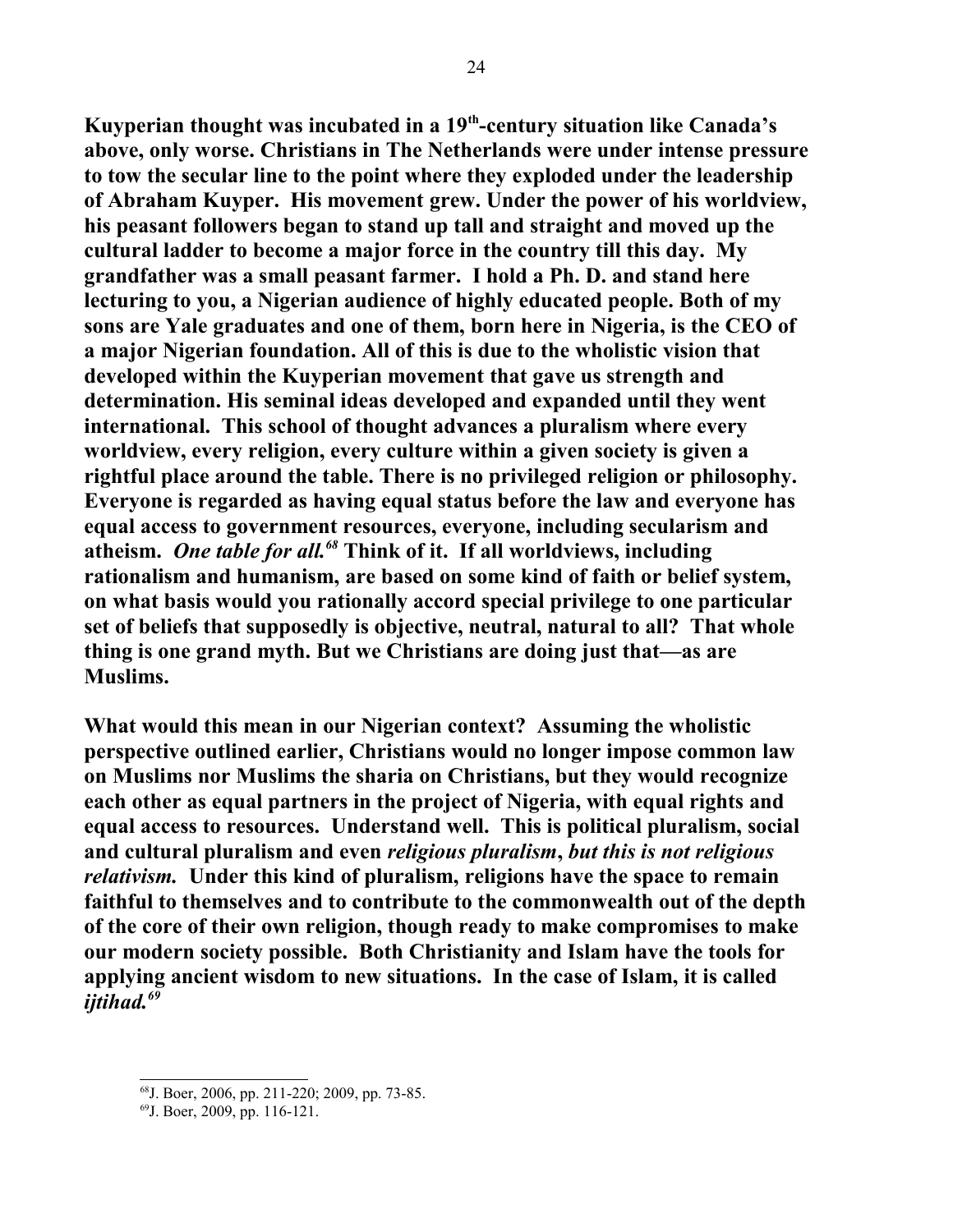**We are not starting** *de novo* **with a clean slate. We have our shared history since the 19th century and especially since 1914. We have our shared institutions that we squabble about but nevertheless are proud of. We have accomplished much since our birth and do not wish to squander what we already have, what with our mixed heritage of Western colonialism and missions along with the developments we have contributed towards it ourselves. With the new wholistic and pluralistic perspective we need to start off with what is already on the ground, renounce the secular dualism with which we have fooled ourselves and trounced Muslims, and think our way into a new future that is wholistic and pluralistic. Wholism and pluralism are not on the ground fully, but these now form our new direction and goals towards which we will work. And it is only you, Christians and Muslims in Nigeria, who can do it and** *must* **do it. There is no alternative.**

**All of this will mean deep reflection on the part of genuine leaders. All of this assumes that we can get Muslims of good will aboard in order to create a legal system and social order that respond to the deepest social impulses of justice in our respective religions. Avoid shortsightedness by staring yourself blind on the squabbles of the past few decades, not even on the blood that was so violently poured. Set your sights on the great civilizations our respective religions have developed at different times and aim for those levels. If it's been done before; it can be done again. Our religions have staying power. They will not unravel because of sporadic periods of upheaval, occasional shrinking of vision and temporary failure of spirit. They revive time and again. I challenge you to contribute to the Christian wing of that revival within wholistic and pluralistic parameters. Long live Nigeria!**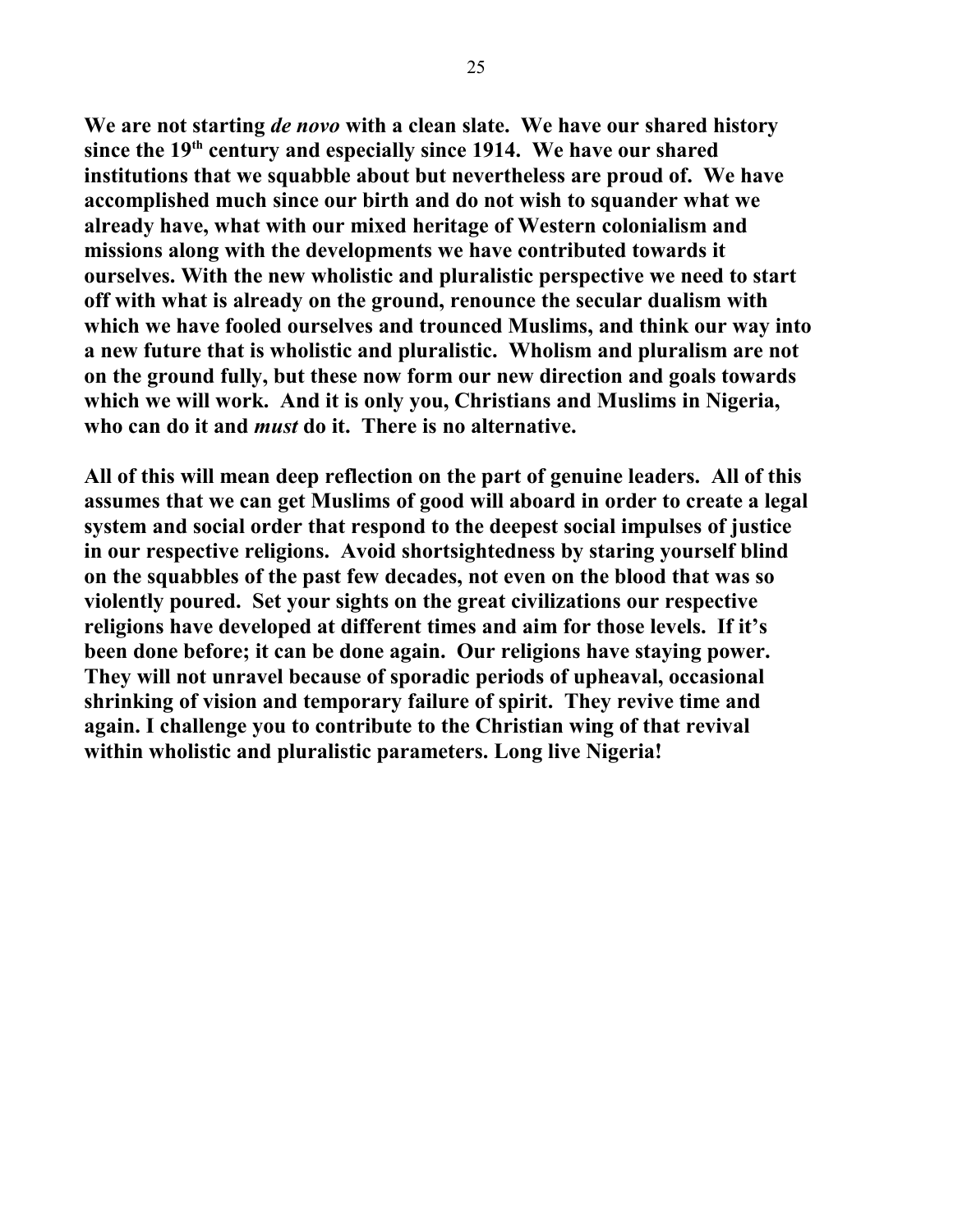#### **Bibliography**

- Adegbola, E. A. Adeolu. "Religious Pluralism and the Draft Constitution of Nigeria." Paper read at the Institute of Church & Society, Ibadan, March, 1977. See J. Boer, 2006, Appendix 6. (On Companion CD-Rom only.)
- Ado-Kurawa, Ibrahim. "Negotiating Identity and Representation: A Review of the Proceedings of British Council International Seminar on Representing Islam." [www.gamji.com,](http://www.gamji.com/) July/2003. J. Boer, 2009, Appendix 9.
- Albashir, Abdulkareem. "Sharia: Its Meaning and Significance to Muslims." *New Nigerian*, 8 Nov/99, p. 5. J. Boer, 2007, pp. 80-81.
- Az-Zubair, Banu. "Secularism, Sharia, and the Nigerian Constitution." Digital document circulating cyberland, probably 2002. Boer, 2005, Appendix 1, pp. 158-165.
- Berman, Harold J. "The Religious Sources of General Contract Law: An Historical Perspective." *The Journal of Law and Religion.* 1986, vol. 4, no. 1, pp. 103-124.
- Boer, Jan H. *Missionary Messengers of Liberation in a Colonial Context: A Case Study of the Sudan United Mission.* Amsterdam Studies in Theology I. Amsterdam: Rodopi, 1979.
- ———-. *Missions: Heralds of Capitalism or Christ?* Ibadan: Daystar Press, 1984.
- ---------. *Christians and Mobilization.* Jos: Institute of Church & Society, 1989.
- ---------. "Science without Faith Is Dead." In A. Kuyper and J. Boer, *Faith, Science, Miracles, Islam: Four Kuyperian Essays,* ch. 4, an E-book from [www.lulu.com,](http://www.lulu.com/) 2010. Originally published in Jos, Nigeria: Institute of Church & Society,1991, pp. 76-102. Also found on J. Boer, vol. 9.
- ---------. *Studies in Christian-Muslim Relations.* 9 vols. Total of over 2700 pp. Belleville ON, Canada: Essence Publishing, 2003-2009. Jos, Nigeria: Africa Christian Textbooks (ACTS).
	- Vol. 1—*Nigeria's Decades of Blood*, 2003.
	- Vol. 2—*Muslims:Why the Violence*, 2004.
	- Vol. 3—*Christians:Why This Muslim Violence*, 2004.
	- Vol. 4—*Muslims:WhyWe Reject Secularism*, 2005.
	- Vol. 5—*Christians: Secularism: Yes and No*, 2006.
	- Vol. 6—M*uslims:Why Muslim Sharia Law*, 2007.
	- Vol. 7—*Christians:WhyWe Reject Muslim Sharia Law*, 2008.
	- Vol. 8—*Christians and Muslims: Parameters for Living Together*, 2009.

Vol. 9---*Companion CD-Rom.* Contains all the volumes and over 4,000 supporting articles. Also contains appendices not found in the books themselves. Available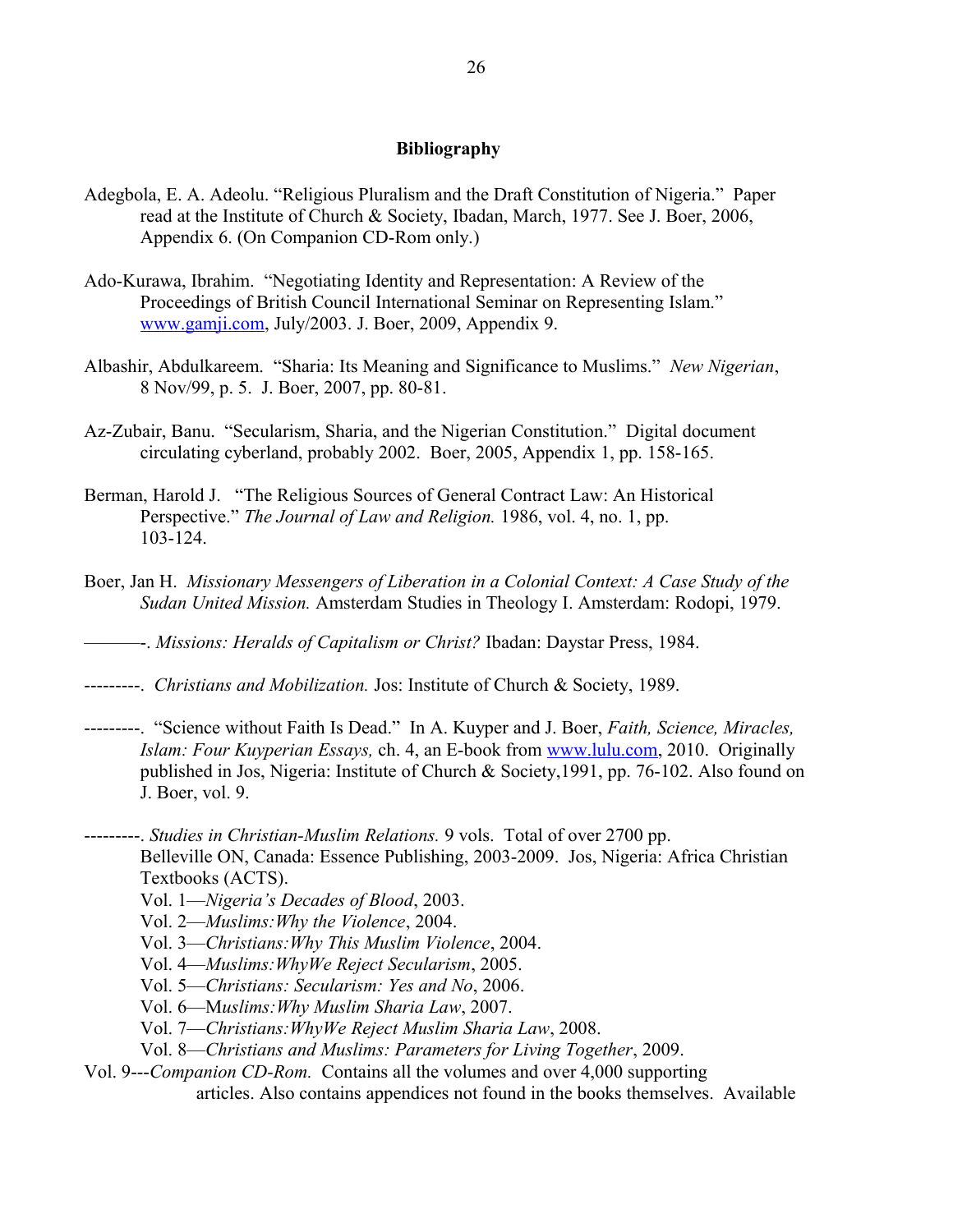only from author at boer if @hotmail.com.

Byang, Danjuma. *Sharia in Nigeria: A Christian Perspective.* Jos: Challenge Publications, 1988.

- Christian Association of Nigeria, Northern Zone. *Leadership in Nigeria*. Enlightenment Series no.1. CAN Publicity: n. p., n.d.. (1989?).
- Gaiya, Musa. *Honourable Justice J. H. Dandaura: Apostle of Religious Harmony.* Jos: University of Jos, 2003.
- Grissen, Lillian V. *That We May Be One: The Autobiography of Nigerian Ambassador Jolly Tanko Yusuf.* Grand Rapids, Michigan: Eerdmans, 1995.
- Ilesanmi, Simeon O. *Religious Pluralism and the Nigerian State.* Athens: Ohio University Center for International Studies; Monographs in International Studies; Africa Series, No. 66. Published in association with Religions of Africa, a series of the African Association for the Study of Religions, 1997.
- Kantiok, James B. *Muslims and Christians in Northern Nigeria: Political and Cultural Implacations for Evangelism.* Unpublished Ph. D. dissertation, School of World Missions and Institute of Church Growth, Fuller Theological Seminary, 1999.
- Kuyper, Abraham & Boer, Jan H. *Faith, Science, Miracles, Islam: Four Kuyperian Essays.* Ebook at [www.lulu.com,](http://www.lulu.com/) 2010.
- National YouthCAN. *The Sharia: Implications for Christians.* Ibadan: National YouthCAN, 1987.
- Onaiyekan, John. "The Sharia in Nigeria: Issues and Perspectives." Presented at NIREC meeting of 21 June/2000. J. Boer, 2005, Appendix 1.
- Ostien, Philip. Correspondence with Boer, 24 Mar/2008 and 22 Feb/2011.
- *Radiance.* "Nigeria: The Third Decade of Independence." Jan/83, pp. 7-13. J. Boer, 2007, pp. 207-208.
- Rashid, S. Khalid, ed. *Islamic Law in Nigeria: Application and Teaching.* Lagos: Islamic Publication Bureau, 1986.
- Sabiya, Wilson. "The Constituent Assembly and the Sharia Controversy: The Hour of Decision—Sharia or Jihad (Chaos)?" A presented at a seminar organized by the Institute of African Studies, University of Jos, on the Constituent Assembly and the Draft Constitution, 25 Feb/78. J. Boer, 2008, pp. 258-277.

Sambo, Muhammad Bashir. "An Address on the Official Launching of Sharia, Zamfara State,